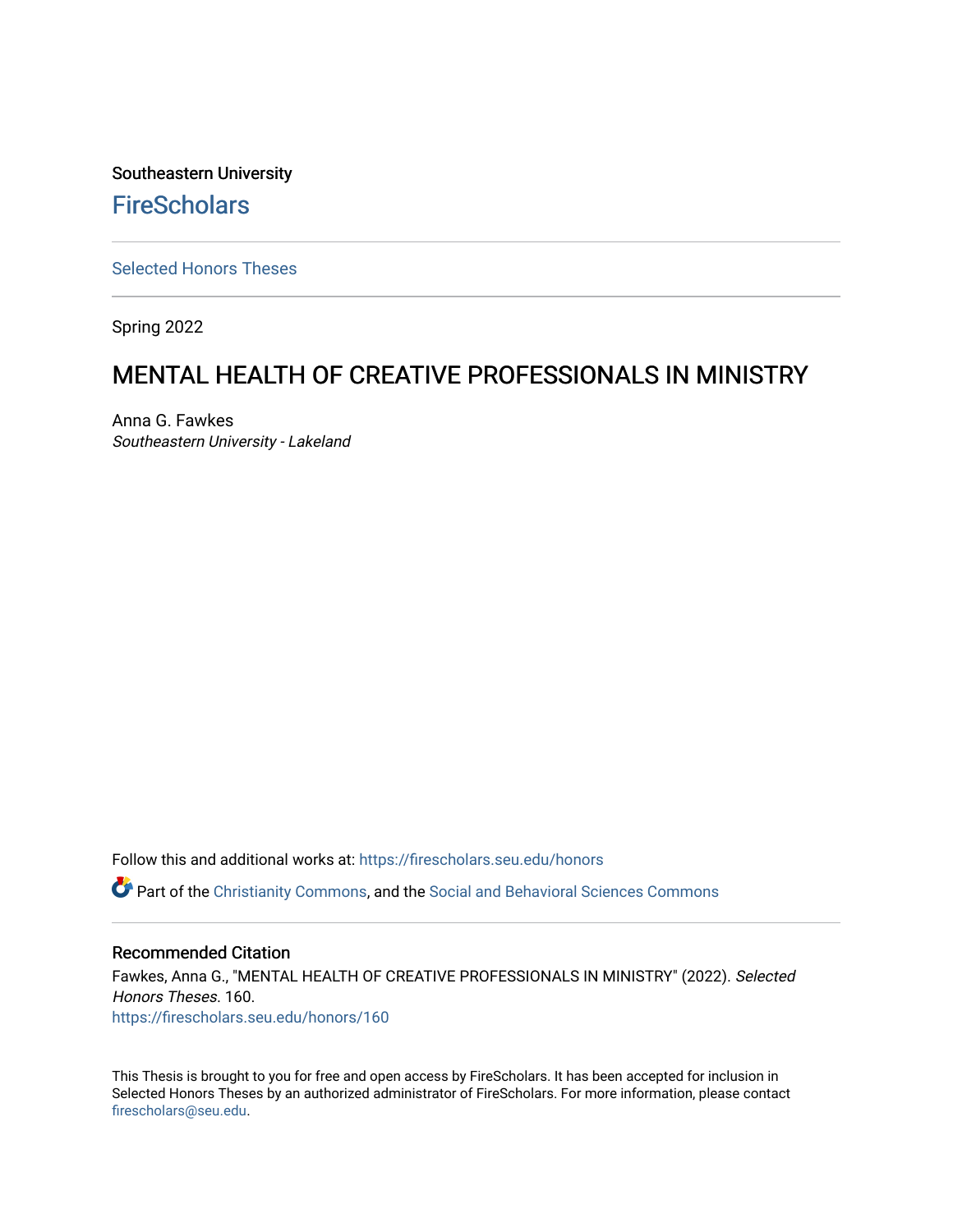# MENTAL HEALTH OF CREATIVE PROFESSIONALS IN MINISTRY

by

Anna Grace Fawkes

Submitted to the School of Honors Committee

in partial fulfillment

of the requirements for University Honors Scholars

Southeastern University

2022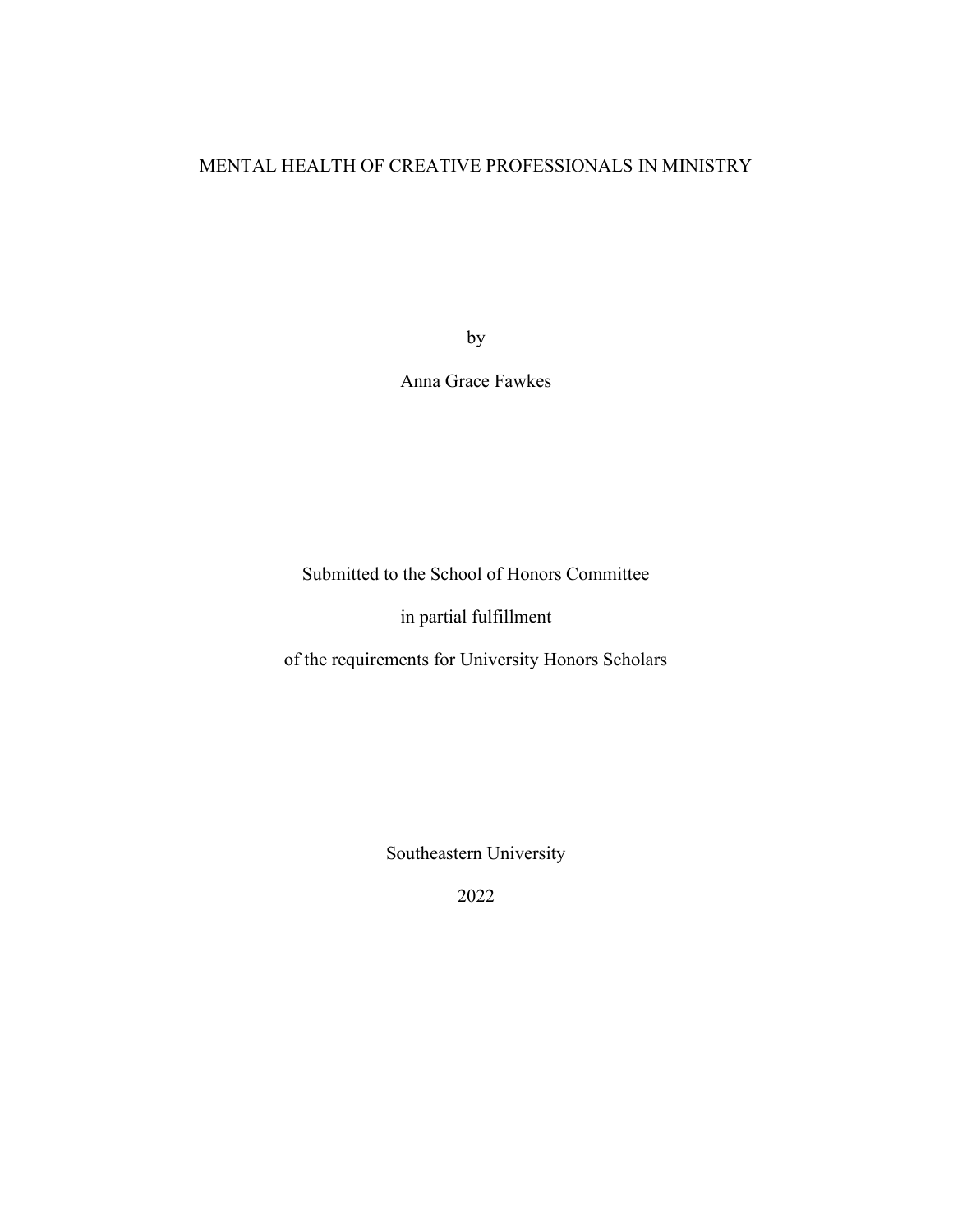Copyright by Anna Grace Fawkes

2022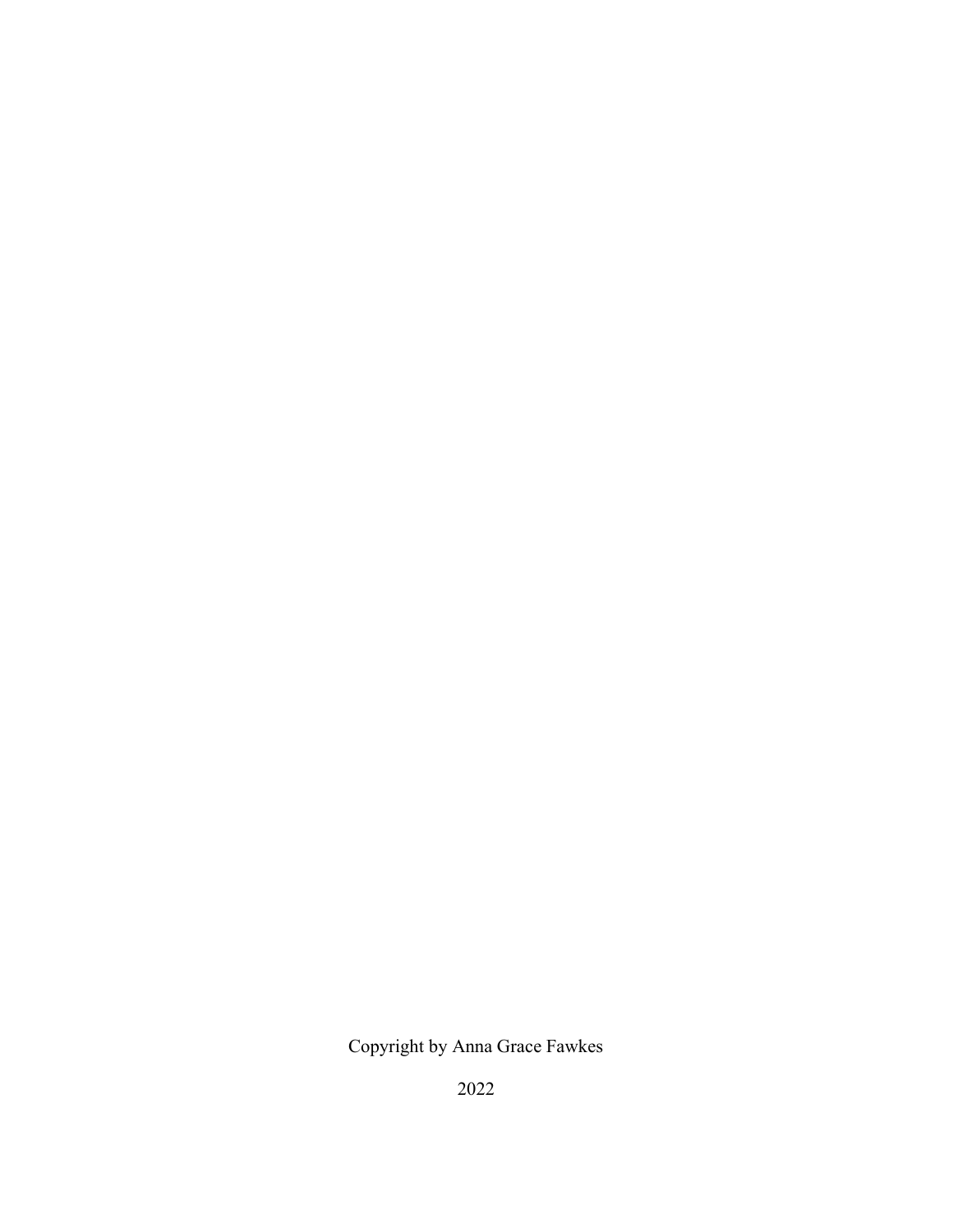#### Acknowledgements

This thesis has become a reality with support from the Honors program at Southeastern University, and through the inspiration to advocate from the community of church creatives. Most importantly, I would like to express my deepest gratitude to my advisor, Dr. Adrienne

Garvey, who partnered with me and inspired me to go out and tell the stories around me through every step of this process. Finally, Dr. Tom Gollery has been a blessing to the Honors community. I would not have realized the impact of my own data without your gifts.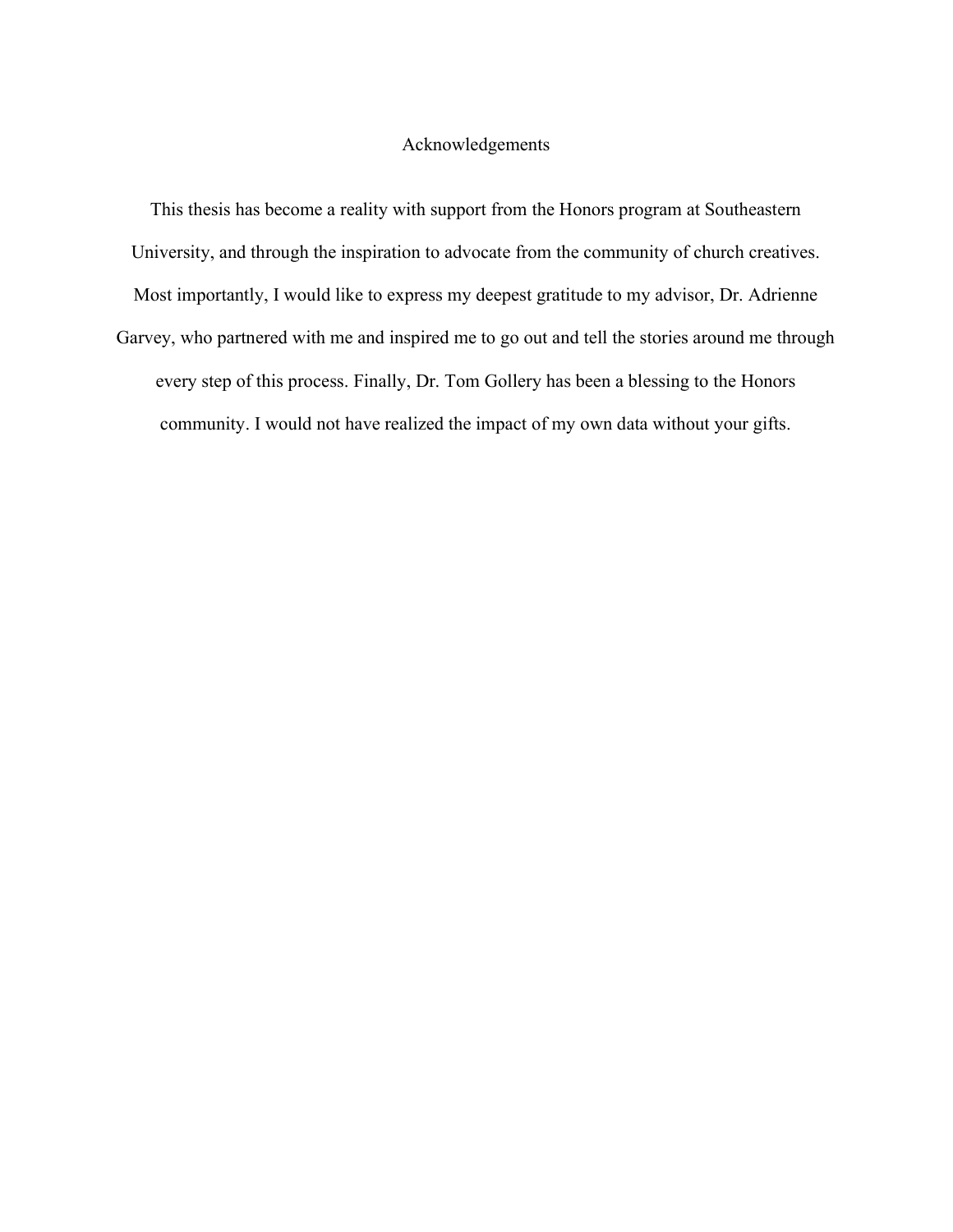#### Abstract

This study examines the perceptions of creative professionals working in ministry. A "creative" is defined as anyone whose job relies on their ability to create and innovate, and the focus of this research is on creatives that serve in church environments where their creativity and spirituality are intertwined with their work. A quantitative research approach was designed to study the creative's perception on six key-areas of their work/life balance. The resulting survey was administered online to willing participants who identified themselves as creative professionals in ministry. The data found that found that the creative's perception of their organization as "stifling their creativity" was a statistically significant predictor of a decline in job satisfaction and spiritual fulfillment, and predicted an increased likelihood job-related stress, feeling emotionally drained due to work, and of spiritual burnout as a result of working in ministry. The findings are discussed in depth in the final chapter.

KEY WORDS: Ministry, Creative, Burnout, Spirituality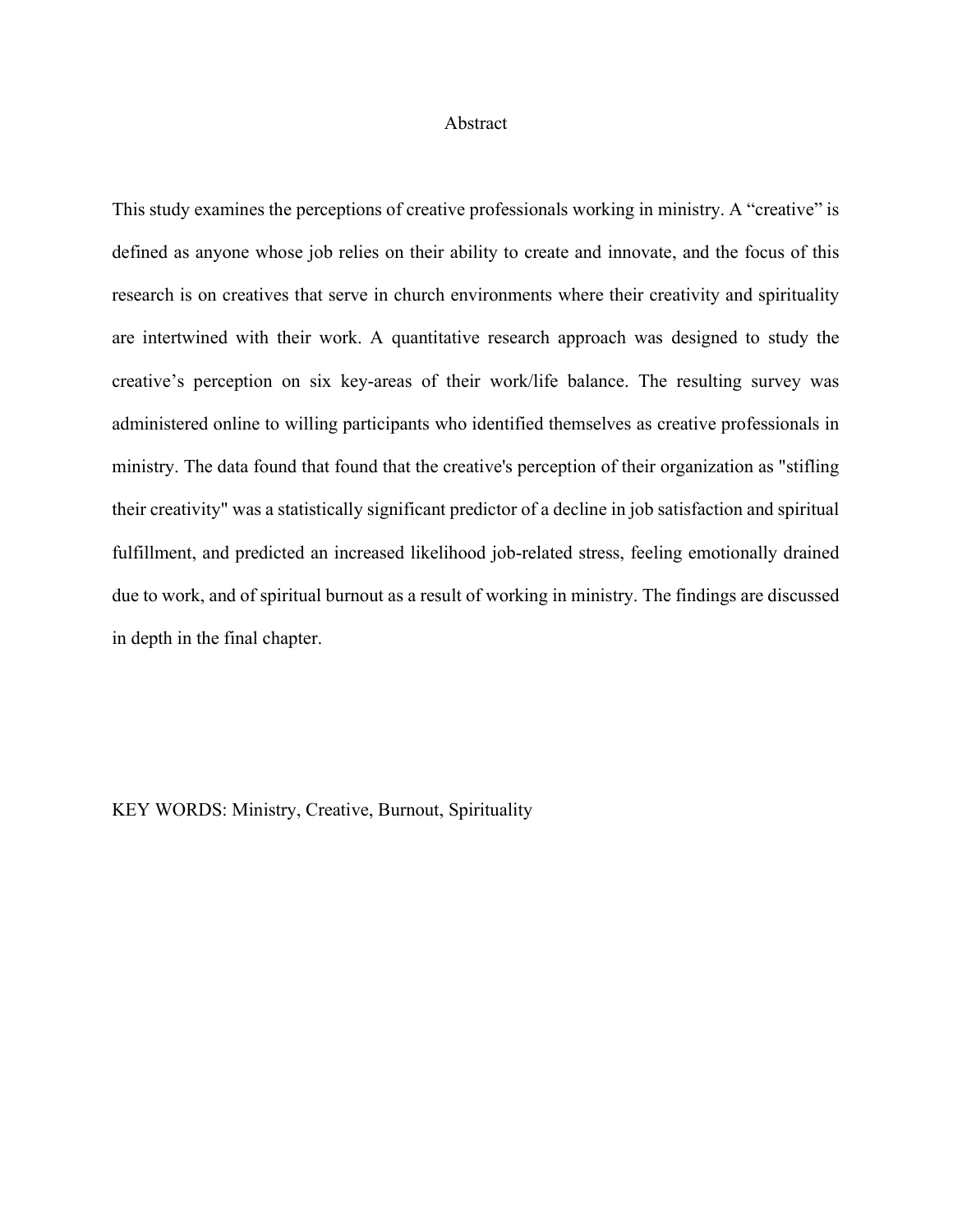# **Contents**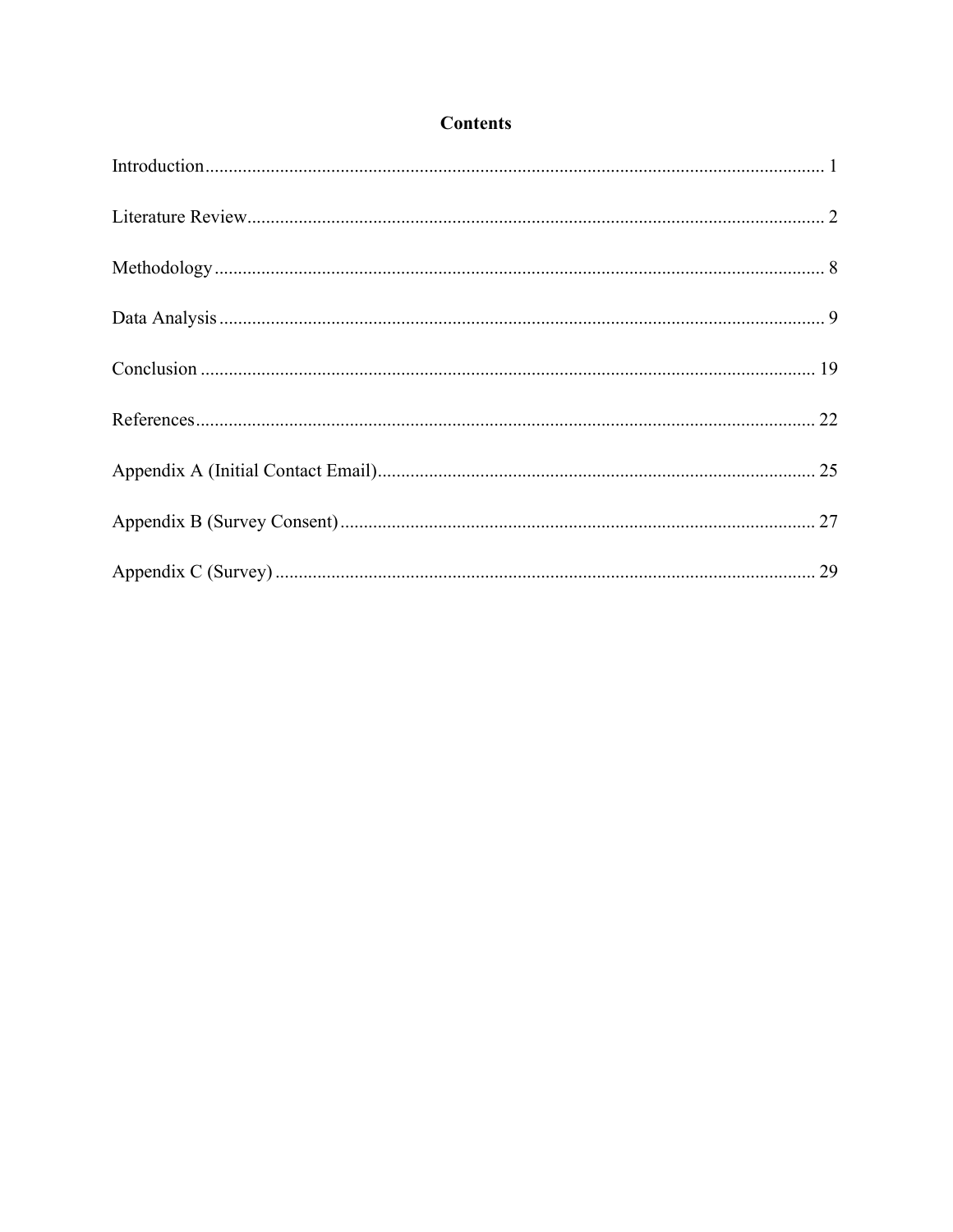### **Introduction**

Since early times, creativity in an individual has been correlated to "divine madness" (Daniel, 2021). Greek philosophers such as Plato and Aristotle regarded creativity as a gift from the gods, and outside of rational thought, occurring when a man is "bereft" of his senses. In Ion, Plato writes that a poet is "unable to create until he becomes inspired and frenzied, his mind no longer in him," (Plato & Allen, 1996, p. 14). Since then, stereotypes have plagued artists of all genres to be seen as 'mentally divergent', often expecting them to channel their mental health through their work, and output beautiful, original content for the world at the expense of their own sanity. While these thought patterns idealize the concept of a link between creativity and mental suffering, research has given little conclusive evidence towards a correlation between artists and mental disorders (Poole, 2003). Running parallel to the lifestyle of the modern artist is the life of the creative professional in ministry. While still using their unique, imaginative minds to produce content for mass consumption, it is worth considering that they may face other challenges directly related to their specialized work in ministry. While one might think working in ministry would provide a lifestyle of positivity and an elevated mental state through constant spirituality, the reality is that those in full-time ministry can often perceive the work to be quite the opposite. A survey of Assemblies of God-ordained clergy in Minnesota found that 65% were on the verge or suffering from burnout at the time of the research (Visker et al., 2017). Though little research has been done directly into the field of creative artists working in ministry, the adjacent studies referenced in the next chapter provide a comprehensive framework for studies directly related to those artists who serve full-time in a religious setting.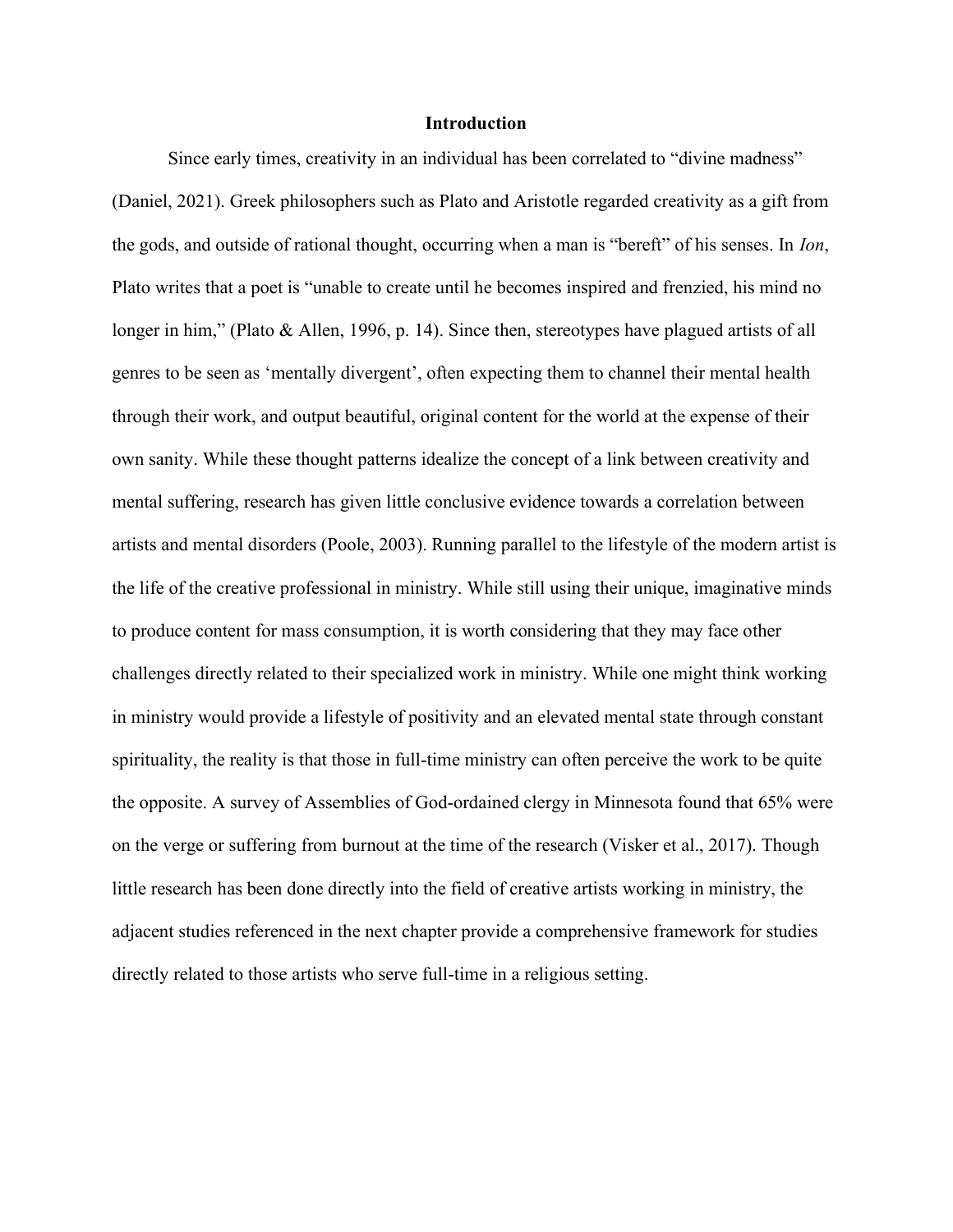### Literature Review

"Creative professional" is a term that has come to encompass any scope of work where original innovation is a key factor in the endeavor including, but not limited to, art, music, design, engineering, business, and nearly any other occupation requiring content to be organized or outputted. All that is required for a person to be considered a creative professional is to see their work as a byproduct of their creative nature, and to consider themselves a member of the collective "creative" (Florida, 2019). In the secular community, "creative" is a term most often used to describe products involving art, music, and performing arts. However, in the context of ministry, a creative can be defined as anyone involved in the creation of any elements of the church product. Some see the Bible as a mandate to be creative that follows the lives of those who serve the church, therefore making the job of the creative a high calling in the church. Seventy-five percent of Jesus' ministry was done with visuals and storytelling, making the need for innovation to capture an audience an essential foundation for the history of Christianity (Conner, 2016). Creativity is essential to effective ministry.

Innovation is crucial to attain and maintain the attention of the common congregation, and thus, the pressure to live in a state of constant innovation is not uncommon amongst the modern church creative. A study on the life of Yves Congar delves deeper into the relationship between Baptist churches and performative arts and builds a case for their dependence on each other. The author of the study, from Lithuania, has roots in a culture where most identify as Roman Catholic, but reminisces back to how the local theatre community was changed by communist and religious ideals spread through Lithuania, and how the arts were used to wrestle with God in what was considered a moral war (Žukauskas, 2020). As politics, religion, and arts intersect, we can begin to understand another element of what Christian creatives face as they struggle to portray current events on top of the issues their religion already wrestles with. In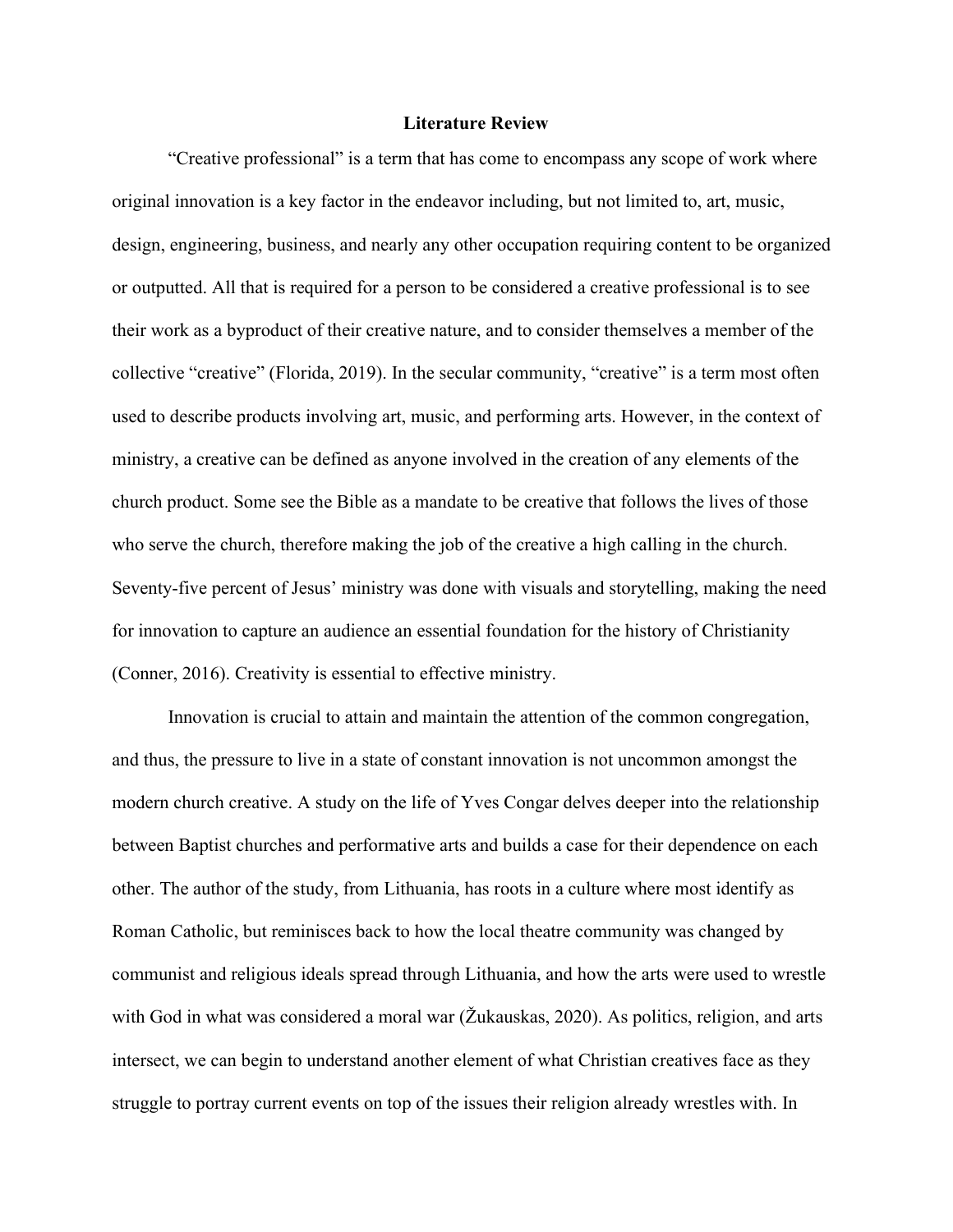2020, when integrating the race riots and COVID-19 pandemic into their representation of the Gospel, creatives faced an unusual challenge, which will be discussed in the following research. Since being sent to work from home during the outbreak of the pandemic, the idea that artists need to be joined in-person to collaborate has been challenged, and the impacts of solitary creativity have yet to be studied. However, a study on musicians and the adverse effects they suffered due to the lifestyle of touring has taken a shocking turn. One study has found that since returning home due to the COVID-19 pandemic, the artists' mental health continued to worsen despite having paused a life of erratic hours and nightly judgment from an audience. The mental strain once blamed on bunking in a tour bus and the destabilizing effects of waking up in a new location each day has not been solved by returning to their beds at home. With the results of this study yet to be released, many are speculating the dedication of one's life to music has deeper roots into mental health than previously considered ("Touring may have stopped," 2020). Artists of all types face unique stressors, and when a passion for artistry and originality is converted into a livelihood, the effects of full-time creative work have not been fully evaluated yet.

Working in ministry is a unique challenge not everyone will understand. Christianity somewhat stereotypically boasts a life of love, joy, peace, and patience. Unfortunately, the Church as a place of employment can often feel like the opposite of this, resembling a secular business endeavor more than an opportunity to shape lives from a spiritual perspective. Though spirituality offers a much greater sense of fulfillment in life, and the benefits of positivelyregarded spirituality can make a drastic change in the mental and physical health of those who rely on it (Papaleontiou-Louca, 2021), those who choose to make it a career calling are likely to find other sources of stress, such as the perceived condemnation for having to remarket a story told for centuries (Tame, 2005). Though not a primary focus of this research, it is worth noting a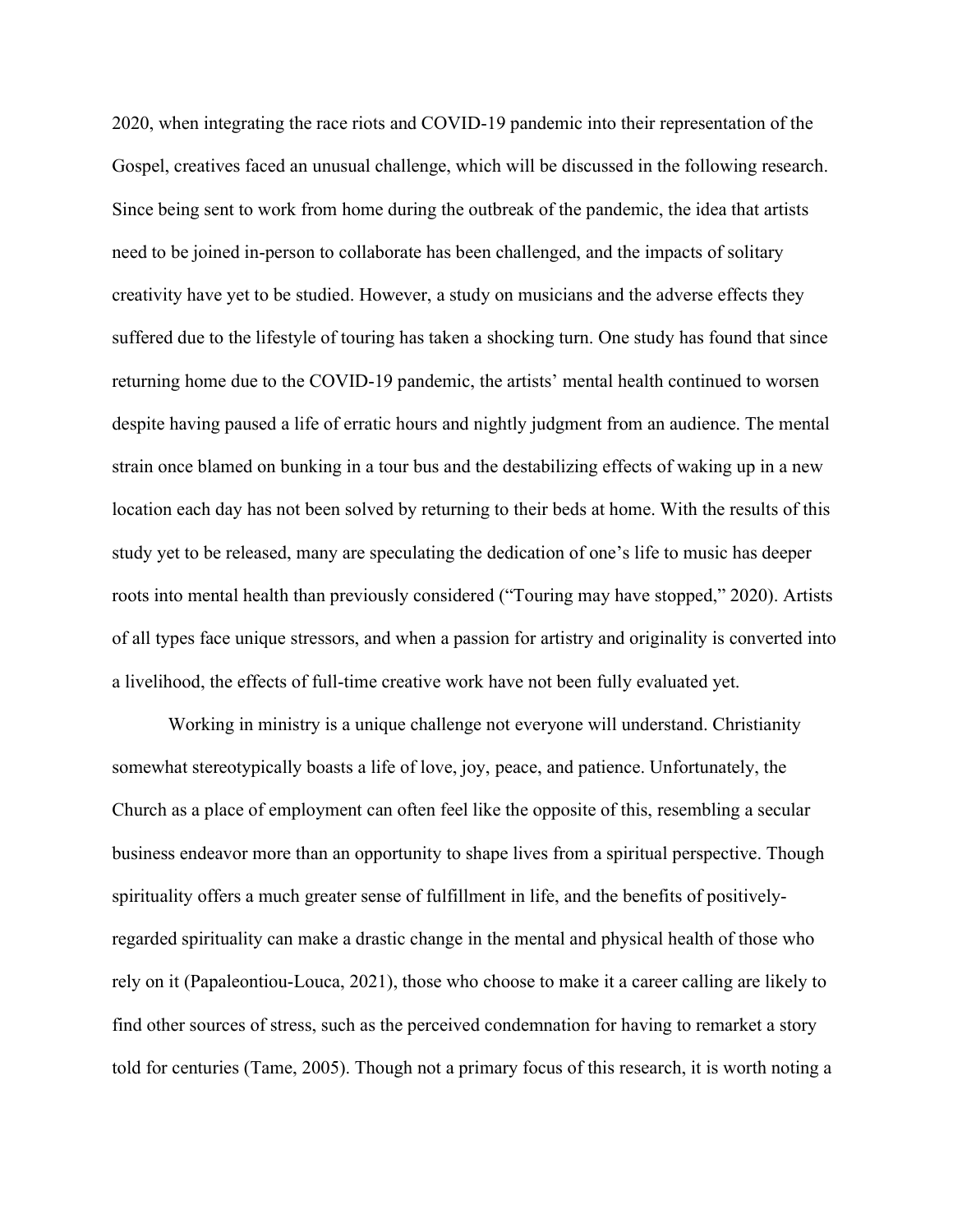study on the hardships faced in ministry found the calling to vocational ministry differs by gender. As women are more pulled towards "caring" areas of ministry, and less towards leadership, it can be concluded women find the "calling" of Christ to be very different than what men in ministry describe it to be. It is found that women do not see success the same, and it is possible they will not understand or receive all the benefits associated with having a calling, such as greater levels of work and career satisfaction (Sturges, 2020). This study remains adjacent to the question about wellness and mental health in the creative fields of ministry and begs a deeper question regarding whether women in creative endeavors find gender to be another struggle in their line of work. When turning to what most would consider an answer during a time of crisis as an occupation, there may be a stereotype that mental health would prove stable through faith benefits. When forced to view their work in the light of what should be considered 'good theology' instead of just with the objective eye the secular world allows for, it is possible more stress is added into the equation. Unfortunately, as often churches are desperate for artists to come on board, most key positions in the church typically don't require a vast amount of ministry training, let alone attending seminary (Keizer, 2002). This can cause a division in the theology of the church, and an added strain on the relationship between creative and Church. Where the church requires a unified team, it often finds division between creative and clergy. When this partnership is missed, placing marketing over ministry can actually do damage to the target audience it intended on reaching. In a haunting video published by a church with the intention of drawing young adults into the life of ministry, the pastor conveniently omits the truths of ministry, such as Christ and the Cross, and while we can assume these topics are absent from the video to maintain its cheerful and positive intention, the video plays out more as propaganda to those who are unfamiliar with the truth and harsh reality of the cause for Christ,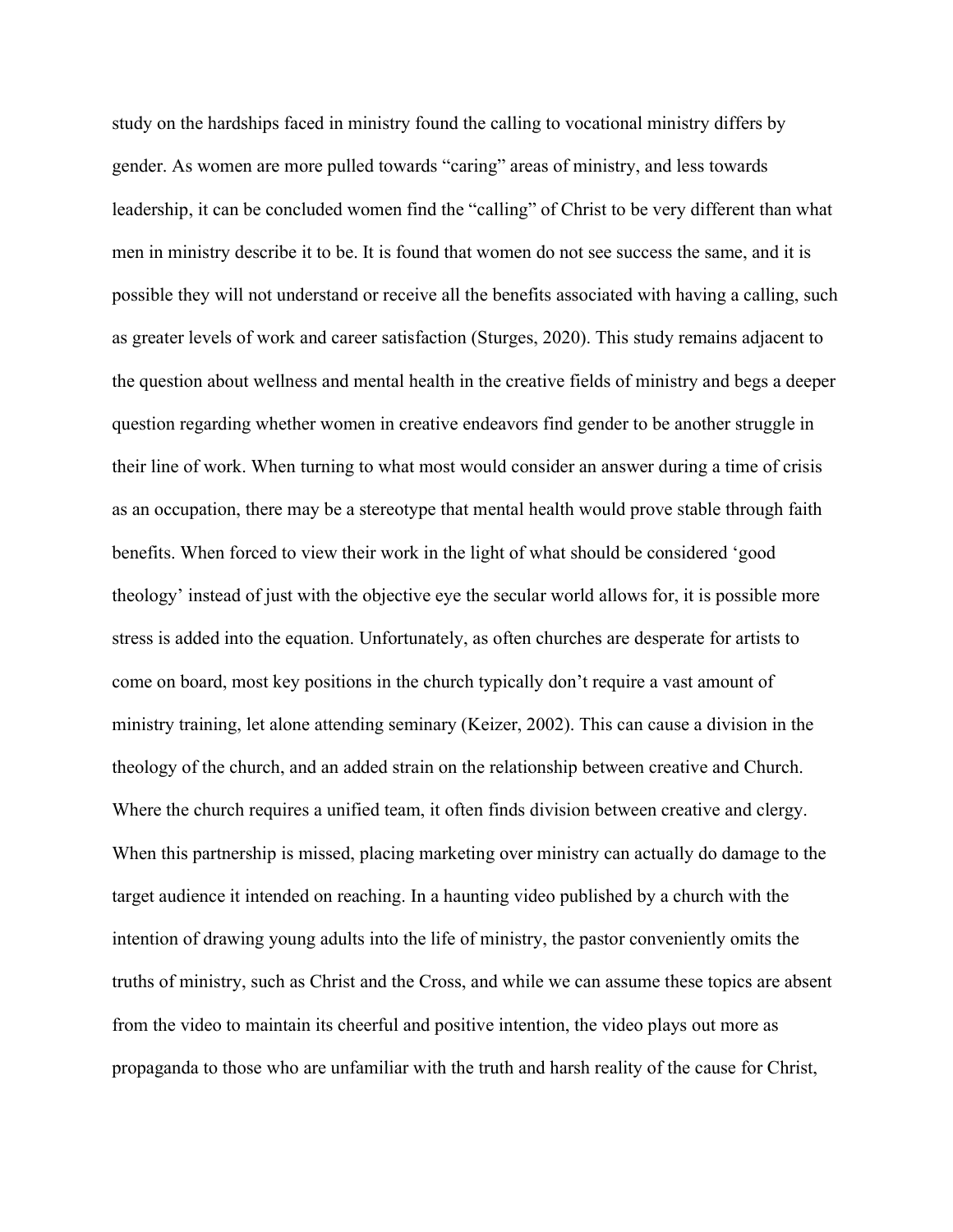and leaves out the key figures God appointed to model what leadership and servanthood look like (Graef, 1993). A minister examining the positive and negative effects of poor theology in marketing expounds on the video as a cautionary tale, encouraging creatives and ministers to unite to ensure the most accurate version of the Gospel is displayed. While there is light and joy in spreading the message of the Gospel, there are also harsh and painful realities for the congregation to consider, especially for those who are seeking to enter ministry for the first time. While intentions behind creative content in churches are almost always positive, the Bible does not paint a clear picture of how consistent marketing can best be achieved. The closest thing Christianity has to a patron saint of marketing is St. Paul, who was considered one of the greatest storytellers in history for his recounting of God's impact on his life (Tame, 2005). The strain on artists to tell such a weighted story while still maintaining an audience has yet to be researched.

The weight on the artist to constantly output their vision to be marketed, especially as a livelihood, isn't a struggle exclusive to those serving in ministry. All types of artists have experienced the struggle with turning their lifestyle into a product (Avoiding creative burnout: How 11 artists take care of their craft, 2019). While a lifestyle of exaggerated expression can potentially manifest into mental illness, no official conclusion has been drawn regarding the mental health standard for artists (Fisher, 2015). In one study, when compared against a control group of talentless individuals, it was found jazz musicians did not suffer disproportionately higher rates of mental illness than the general U.S. population. However, biographies on black artists often conflicted when discussing the musician's mental health. The author of the study concluded sources which emphasized the sensationalist parts of the musicians' lives often misrepresented their mental health to sell more books and periodicals (Poole, 2003). On the contrary, in a study done on performance anxiety, researchers found the rate of mental health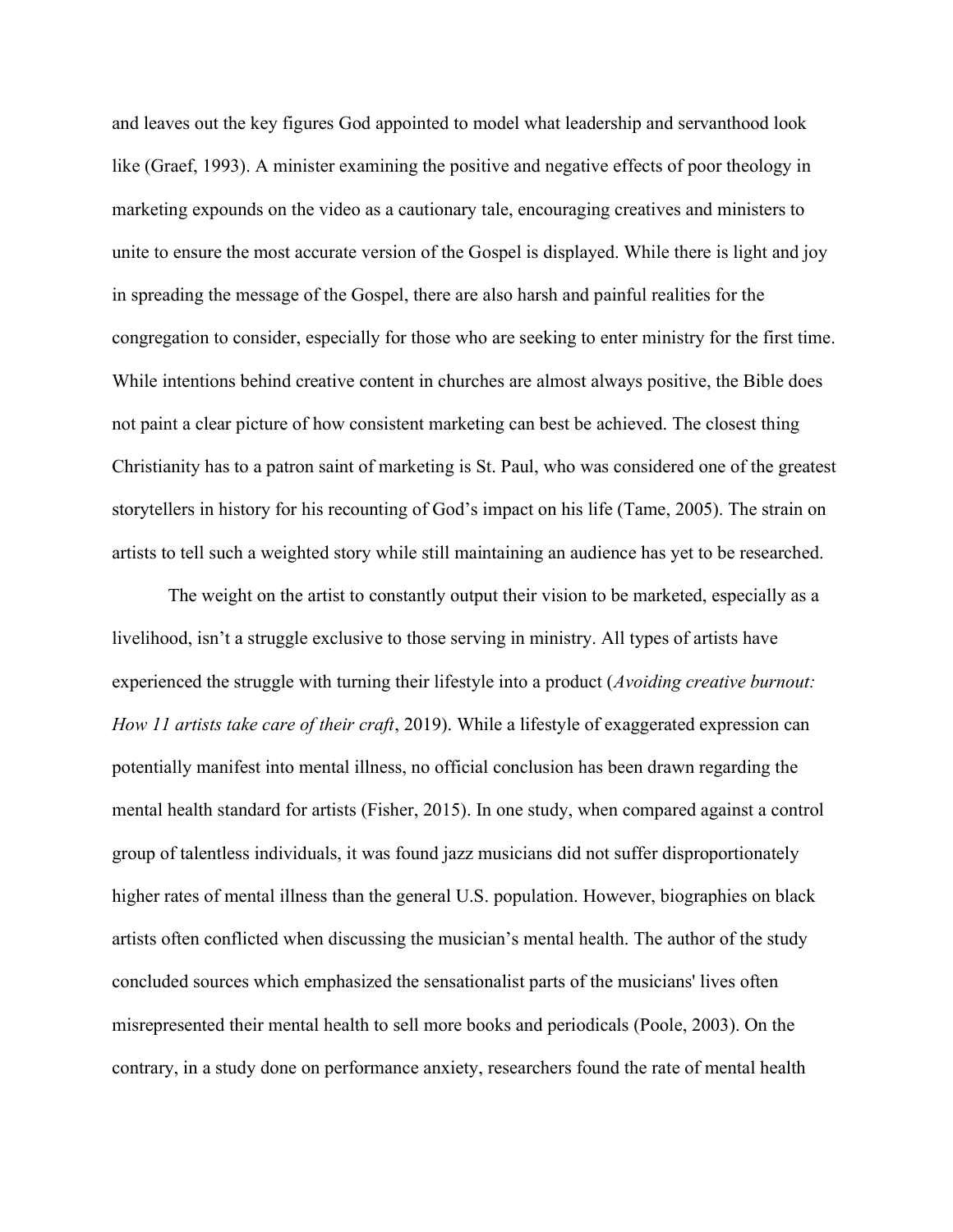crisis in musicians was significantly higher than the general population. While studying 13,000 musicians living between 1950 and 2014, they found shorter life expectancies, and higher incidences of suicide and liver-related disease observed in country, metal, and rock musicians. The suicide rate for musicians was found to be 3.4 times higher than the general U.S. population. (Kenny et al., 2014). It is possible the type of music played could have been the cause for the difference, but it is more likely the type of survey conducted causes opposition in these studies. In another study that failed to find an increase in mental health disorders among a creative group versus the general population in Bangalore, the researchers found significantly more people from the non-creative control group sought mental help, whereas the creative community did not. It is possible they believe being treated would threaten their creativity, although this is just speculation (Pavitra et al., 2007). On another level, the effects of composing music designed to lead a congregation into spiritual engagement have not been studied either, though the effects of this culture-defining music have been weighed on heavily. On the topic of worship as a creative element, is a paper written by the pastor of a church in Nigeria, examining worship as a viable tool for nurturing spiritual growth. This paper concludes church music is a part of the "total work" of all church activities, especially those promoting growth such as Sunday school and youth work. However, the author does not go into the weight of these divine duties on the worship pastor or the songwriters when they create a piece that is to be upheld with such a value. Little is mentioned about the team responsible for recreating the musical works of art drawing the Baptists and the churches of Nigeria together across hundreds of years. These conflicting results leave many questions unsatisfied. Is mental illness essential to creativity? Do mental disturbances provide a sense of inspiration to the artist? Does the burden to innovate counteract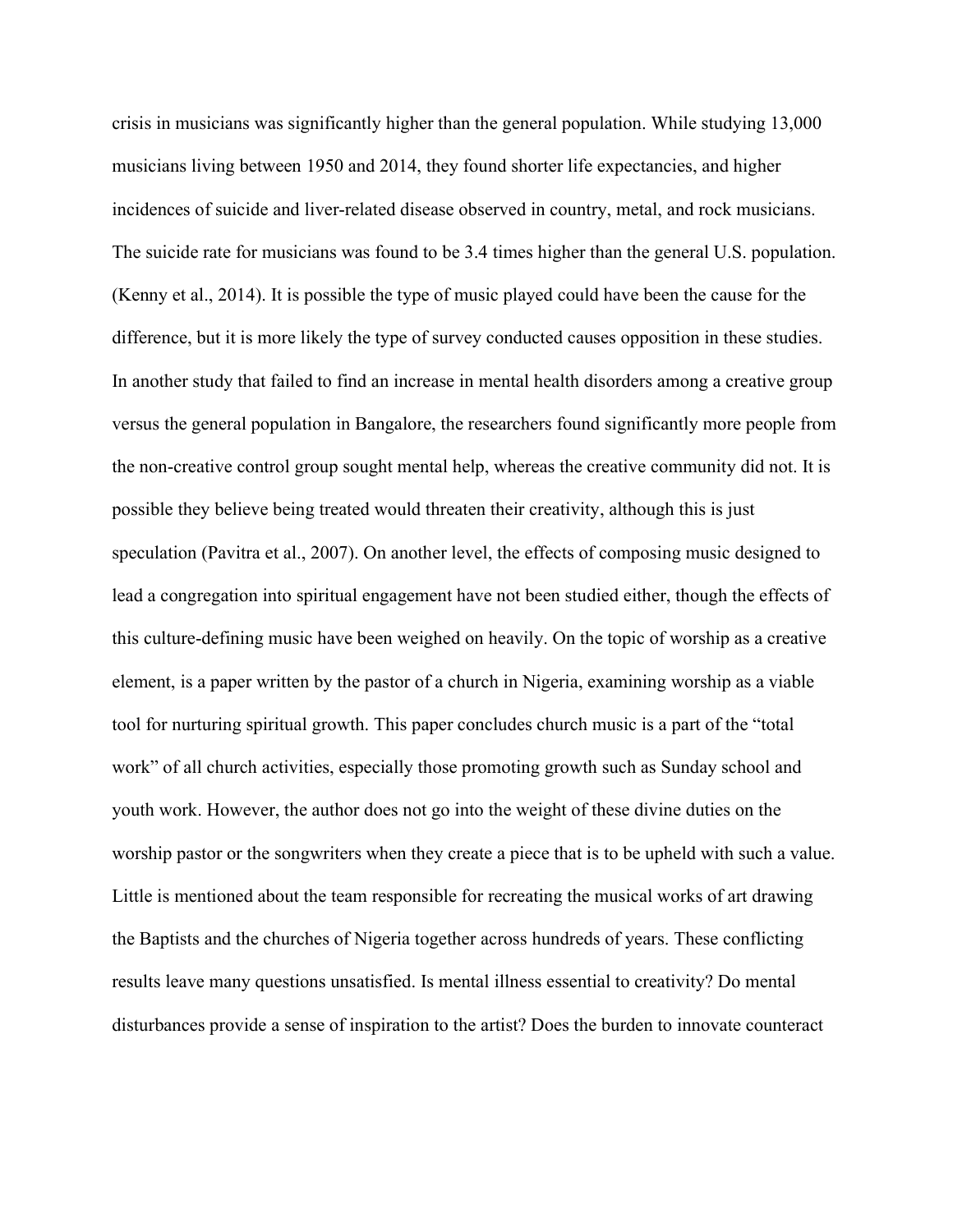the mental health benefits that religion brings? How are artists in the church balancing the requirement to innovate while telling a story considered timeless?

Though a severe gap in the research of creative individuals who serve in ministry still exists, it is fair to say the adjacent topics have at least been investigated. Artists, musicians, and creatives of secular communities have been checked in on, though, there is still missing information about the demographics and mental health of those who serve frequently in the church, especially those who consider themselves gifted visionaries committed to the calling of Christ in their lives. Whether their burden is lighter due to the nature in which they serve a faithbased organization where one might think a lifestyle of faith would help alleviate the mental strain of creativity, or whether the burden to be constantly innovating is amplified when it comes to the calling and conviction to market the gospel, the answer has yet to be found. Another factor yet to be considered is the mental health of artists in collaborative and team-based settings who have been sent home due to the COVID-19 pandemic. Whether they feel more or less productive since returning to a solitary desk could have a major impact on their feeling of fulfillment, and thus, their overall mental health standing. In this research, studies on professionals in ministry will serve as a buffer to the knowledge gap, and hopefully shed light into a community left alone by the scientific studies.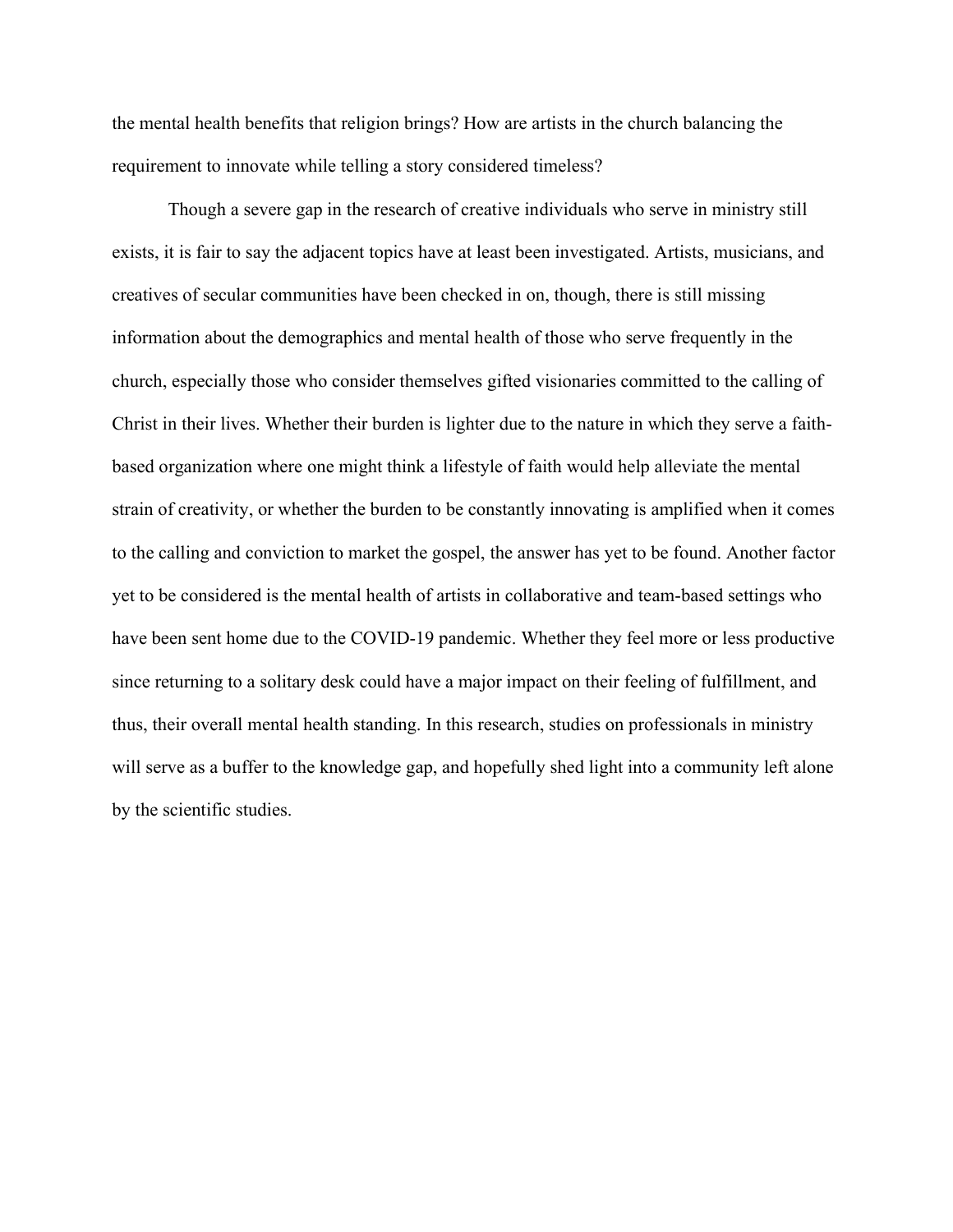#### Methodology

The methodology for this thesis consisted of surveying individuals who identify that they work as a Creative in the context of ministry. For the purposes of this paper, a "Creative" professional will be defined as anyone who finds most of their work in creative endeavors, such as creative directors, graphic designers, videographers, lighting designers, and others. Quantitative data was gathered using an online survey tool. The research was non-experimental.

The subjects, reached via mass email and social media outreach, were voluntarily surveyed. These surveys were conducted to better understand the working conditions of creative designers within churches, and how their creativity affected their feelings regarding work. The perspectives they shared contribute to a better overall understanding of what they believe can be done to better accommodate their unique working patterns within the Church.

The questions were formatted to answer the research questions outlined within the introduction of the thesis, as well as to gather key demographics, information about how the Creatives serve their ministry, and about how they feel their church leadership is serving them.

Their responses are summarized within the next chapter, and the completed transcripts are listed in the appendices of this thesis. A copy of the initial contact email, consent form, and interview questions are also included within the appendices.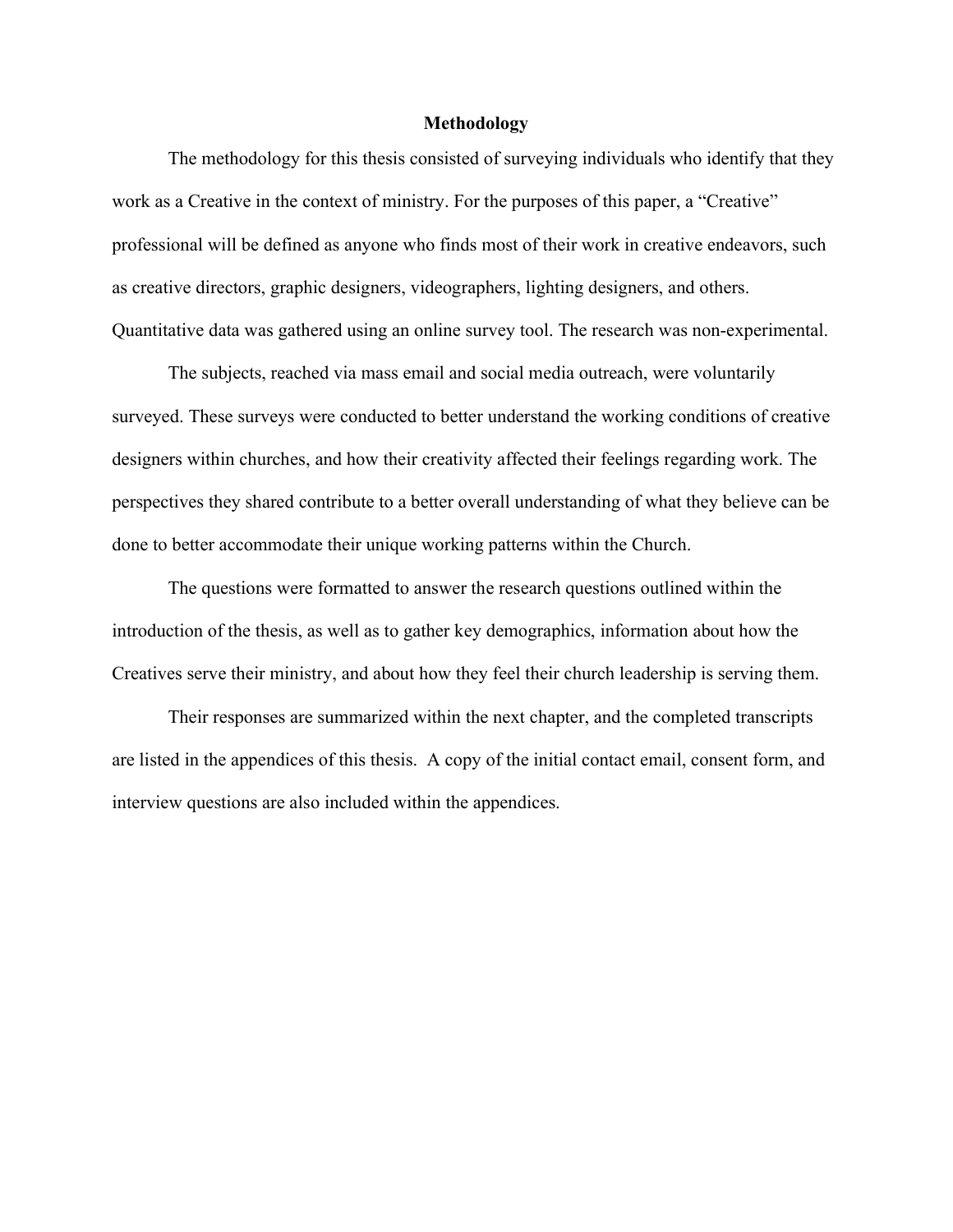#### Data Analysis

### STUDY RESULTS

#### Descriptive Statistical Findings

Descriptive statistical techniques were used to evaluated study data in advance of the formal analysis of the six research questions. The following represents the findings achieved in the study's preliminary descriptive analyses:

### Demographic Identifying Information

 The study's prominent demographic identifying information was assessed using frequencies and percentages. Table \_\_\_ contains a summary of finding for the descriptive statistical analyses associated with the study's demographic identifying information:

Table \_\_\_

Descriptive Statistical Summary Table: Demographic Identifier Variables

| Variable     | $\boldsymbol{n}$ | $\%$  | Cumulative % |
|--------------|------------------|-------|--------------|
| Gender       |                  |       |              |
| Female       | 14               | 46.67 | 46.67        |
| Male         | 16               | 53.33 | 100.00       |
| Missing      | $\boldsymbol{0}$ | 0.00  | 100.00       |
| Age          |                  |       |              |
| 18-29        | 20               | 66.67 | 66.67        |
| 30-39        | 6                | 20.00 | 86.67        |
| 40 and older | $\overline{4}$   | 13.33 | 100.00       |
| Missing      | $\boldsymbol{0}$ | 0.00  | 100.00       |
| Region       |                  |       |              |
| South        | 16               | 53.33 | 53.33        |
| Northeast    | 5                | 16.67 | 70.00        |
| West         | 3                | 10.00 | 80.00        |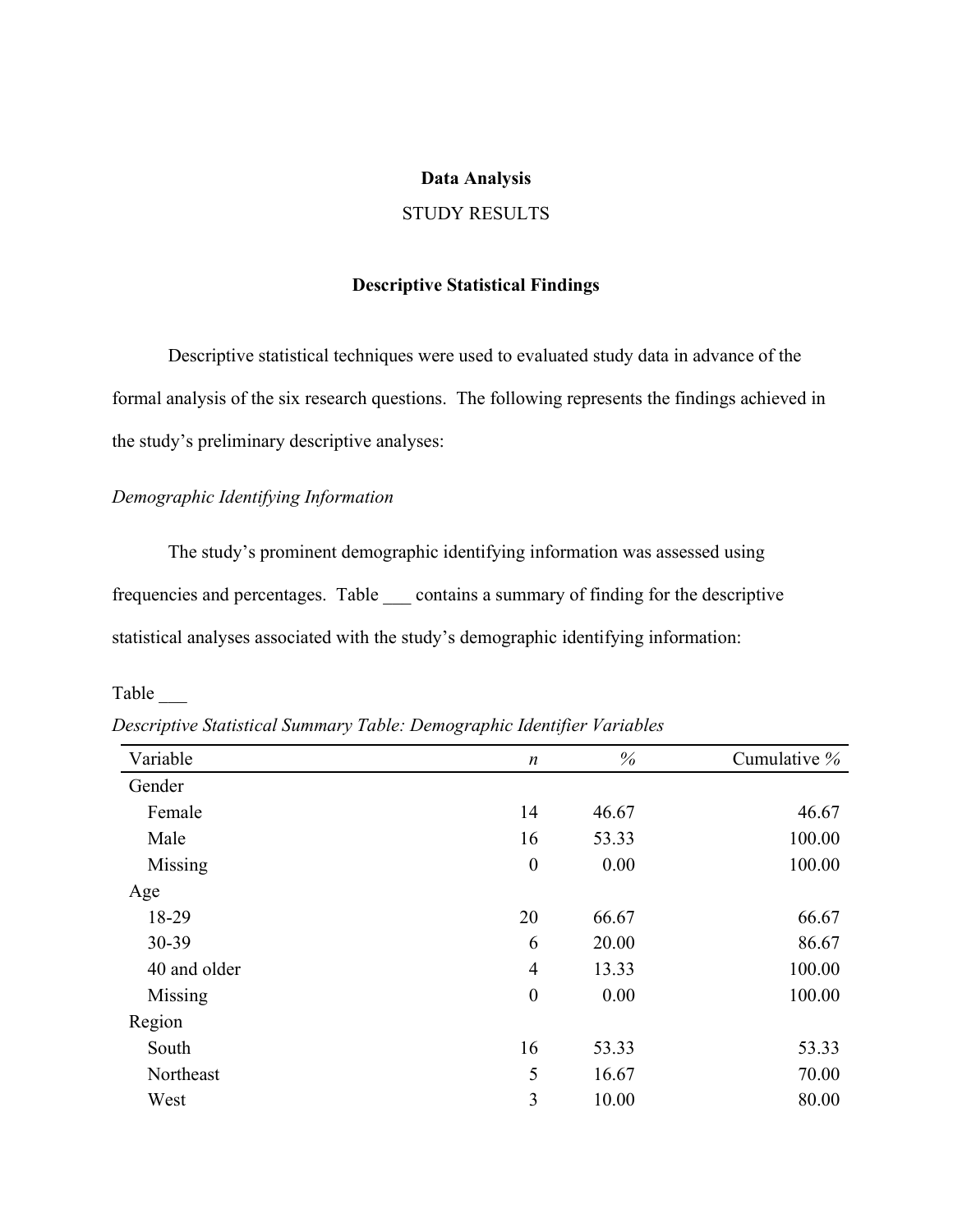| Mid-West                      | $\overline{4}$   | 13.33 | 93.33  |
|-------------------------------|------------------|-------|--------|
| Foreign                       | $\overline{2}$   | 6.67  | 100.00 |
| Missing                       | $\boldsymbol{0}$ | 0.00  | 100.00 |
| <b>Years in Position</b>      |                  |       |        |
| 3 Years or less               | 17               | 56.67 | 56.67  |
| Over 3 Years                  | 13               | 43.33 | 100.00 |
| Missing                       | $\boldsymbol{0}$ | 0.00  | 100.00 |
| Position                      |                  |       |        |
| <b>Environmental Director</b> | 11               | 36.67 | 36.67  |
| <b>Communication Director</b> | 6                | 20.00 | 56.67  |
| <b>Creative Director</b>      | $\overline{4}$   | 13.33 | 70.00  |
| Other                         | 9                | 30.00 | 100.00 |
| Missing                       | $\boldsymbol{0}$ | 0.00  | 100.00 |

# Prominent Response Variables

The study's prominent response variables were assessed using frequencies and percentages. Table \_\_\_ contains a summary of finding for the descriptive statistical analyses associated with the study's prominent response variables:

Table \_\_\_

Descriptive Statistical Summary Table: Prominent Response Variables

| Category                   | $\boldsymbol{n}$ | %     | Cumulative $%$ |
|----------------------------|------------------|-------|----------------|
| Job Satisfaction           |                  |       |                |
| Very Dissatisfied          | 1                | 3.33  | 3.33           |
| Somewhat Dissatisfied      | 7                | 23.33 | 26.67          |
| Uncertain                  | $\overline{2}$   | 6.67  | 33.33          |
| Somewhat Satisfied         | 12               | 40.00 | 73.33          |
| Very Satisfied             | 8                | 26.67 | 100.00         |
| Missing                    | $\overline{0}$   | 0.00  | 100.00         |
| <b>Job Stress</b>          |                  |       |                |
| No Stress                  | 1                | 3.33  | 3.33           |
| <b>Slightly Stressed</b>   | $\overline{4}$   | 13.33 | 16.67          |
| <b>Moderately Stressed</b> | 12               | 40.00 | 56.67          |
| Very Stressed              | 8                | 26.67 | 83.33          |
|                            |                  |       |                |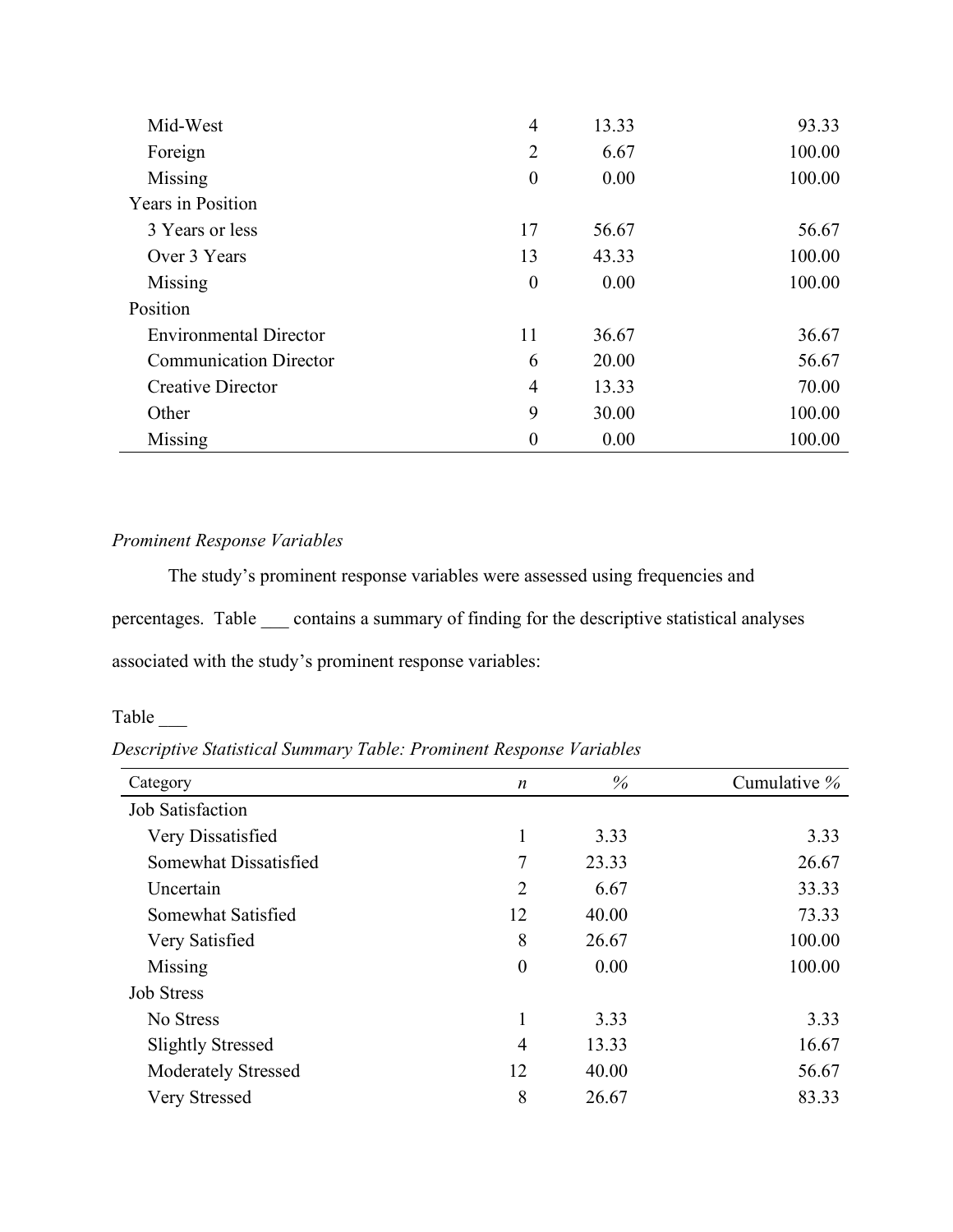| <b>Extremely Stressed</b>     | 5                | 16.67 | 100.00 |
|-------------------------------|------------------|-------|--------|
| Missing                       | $\boldsymbol{0}$ | 0.00  | 100.00 |
| <b>Creative Opportunity</b>   |                  |       |        |
| Rarely                        | $\mathbf{1}$     | 3.33  | 3.33   |
| Sometimes                     | 9                | 30.00 | 33.33  |
| Very Often                    | 10               | 33.33 | 66.67  |
| Always                        | 10               | 33.33 | 100.00 |
| Missing                       | $\boldsymbol{0}$ | 0.00  | 100.00 |
| Demonstrate Creativity        |                  |       |        |
| Not Well                      | $\overline{2}$   | 6.67  | 6.67   |
| Fair                          | 8                | 26.67 | 33.33  |
| Well                          | 12               | 40.00 | 73.33  |
| <b>Extremely Well</b>         | 8                | 26.67 | 100.00 |
| Missing                       | $\boldsymbol{0}$ | 0.00  | 100.00 |
| <b>Stifling of Creativity</b> |                  |       |        |
| Never                         | $\mathbf{1}$     | 3.33  | 3.33   |
| Rarely                        | 12               | 40.00 | 43.33  |
| Sometimes                     | 11               | 36.67 | 80.00  |
| Very Often                    | 6                | 20.00 | 100.00 |
| Missing                       | $\boldsymbol{0}$ | 0.00  | 100.00 |

### Research Instrument Survey Items

Descriptive statistical techniques were used to assess the study's response set data for 17 survey items on the study's research instrument. The study's survey data were addressed using frequencies (n), measures of central tendency (mean scores), variability (minimum/maximum; standard deviations), standard errors of the mean  $(SE_M)$ , and data normality (skew; kurtosis).

Table \_\_\_ contains a summary of finding for the descriptive statistical analysis of the study's survey items on the research instrument: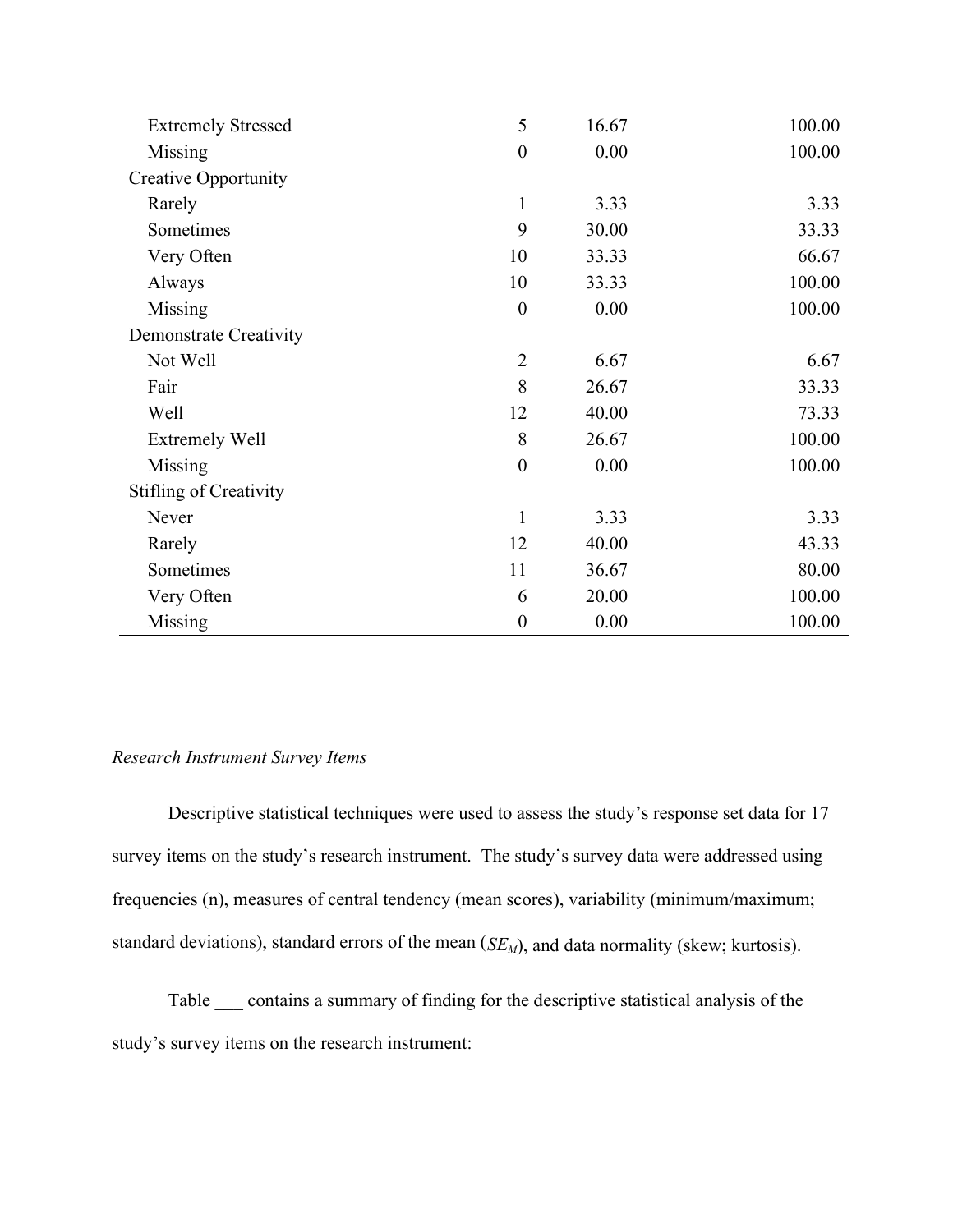| ı |  |
|---|--|
|   |  |

Descriptive Statistics Summary Table: Survey Items Represented on the Research Instrument

| Survey Item        | $\boldsymbol{M}$ | SD   | $\boldsymbol{n}$ | $SE_M$ | Min  | Max  | <b>Skewness</b> | Kurtosis |
|--------------------|------------------|------|------------------|--------|------|------|-----------------|----------|
| Item1              | 2.90             | 1.06 | 30               | 0.19   | 1.00 | 5.00 | 0.02            | $-0.44$  |
| Item <sub>2</sub>  | 3.33             | 1.12 | 30               | 0.21   | 1.00 | 5.00 | $-0.39$         | $-0.59$  |
| Item <sub>3</sub>  | 3.20             | 1.06 | 30               | 0.19   | 1.00 | 5.00 | $-0.23$         | $-0.42$  |
| Item <sub>4</sub>  | 3.63             | 1.16 | 30               | 0.21   | 1.00 | 5.00 | $-0.47$         | $-0.77$  |
| Item <sub>5</sub>  | 3.63             | 1.35 | 30               | 0.25   | 1.00 | 5.00 | $-0.67$         | $-0.77$  |
| Item <sub>6</sub>  | 3.33             | 1.30 | 30               | 0.24   | 1.00 | 5.00 | $-0.16$         | $-1.22$  |
| Item7              | 2.70             | 1.34 | 30               | 0.25   | 1.00 | 5.00 | 0.30            | $-0.99$  |
| Item <sub>8</sub>  | 2.77             | 1.50 | 30               | 0.27   | 1.00 | 5.00 | 0.16            | $-1.40$  |
| Item9              | 2.73             | 1.39 | 30               | 0.25   | 1.00 | 5.00 | 0.41            | $-1.08$  |
| Item10             | 2.57             | 1.19 | 30               | 0.22   | 1.00 | 5.00 | 0.27            | $-0.72$  |
| Item11             | 3.07             | 1.11 | 30               | 0.20   | 1.00 | 5.00 | 0.02            | $-0.79$  |
| Item <sub>12</sub> | 3.43             | 1.36 | 30               | 0.25   | 1.00 | 5.00 | $-0.40$         | $-1.11$  |
| Item13             | 2.97             | 1.43 | 30               | 0.26   | 1.00 | 5.00 | 0.13            | $-1.34$  |
| Item <sub>14</sub> | 3.60             | 1.04 | 30               | 0.19   | 1.00 | 5.00 | $-0.46$         | $-0.23$  |
| Item15             | 3.43             | 0.97 | 30               | 0.18   | 2.00 | 5.00 | $-0.04$         | $-0.96$  |
| Item16             | 3.50             | 1.14 | 30               | 0.21   | 1.00 | 5.00 | $-0.50$         | $-0.34$  |
| Item17             | 3.67             | 1.18 | 30               | 0.22   | 1.00 | 5.00 | $-0.47$         | $-0.84$  |

#### Internal Reliability

 The internal reliability of study participant response to survey items on the study's research instrument was evaluated using the Cronbach's alpha  $(a)$  statistical technique. Using the conventions of interpretation of alpha offered by George and Mallery (2020), the internal reliability achieved in the study was considered approximating an excellent level ( $a = .88$ ).

 Table \_\_\_ contains a summary of finding for the internal reliability achieved across all 17 survey items on the study's research instrument: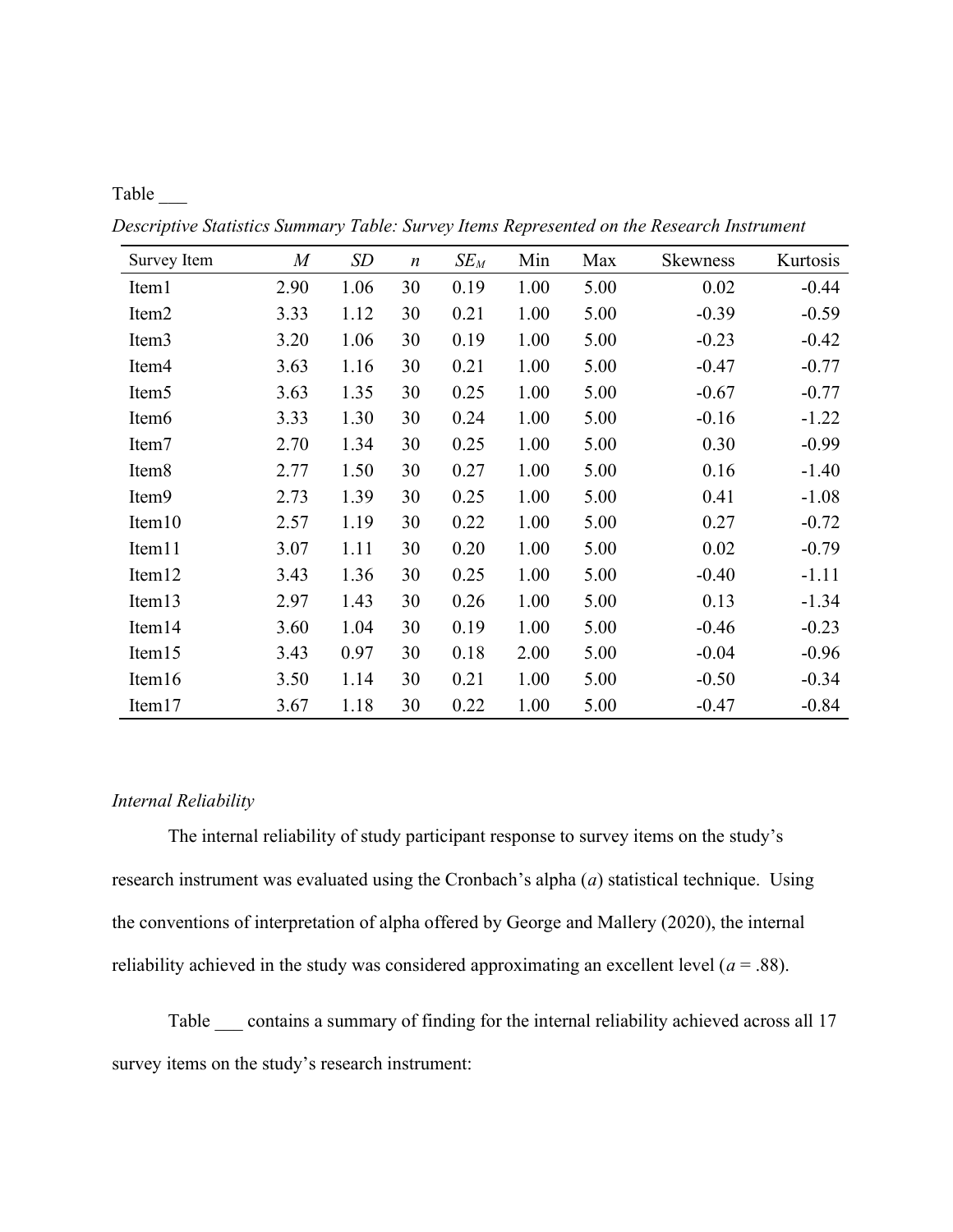#### Table \_\_\_

Internal Reliability Summary Table

| Scale  | No. of Items |     | Lower Bound | Upper Bound |
|--------|--------------|-----|-------------|-------------|
| Survey |              | .00 | .၀.         |             |

*Note.* The lower and upper bounds of Cronbach's  $\alpha$  were calculated using a 95.00% confidence interval.

#### Findings by Research Question

The study's research problem was addressed specifically through the statement of six research questions. Descriptive, inferential, and associative/predictive statistical techniques were used to address the study's research questions. The probability level of  $p \leq 0.05$  was used as the threshold value for findings to be considered statistically significant. Numeric effect sizes achieved in the study's analyses were interpreted using the conventions proposed by Sawilowsky (2009).

 The findings achieved in the study's six research questions and hypotheses are reported as follows:

### Research Question #1

To what degree did study participants perceive their organizations as stifling of their creativity? The statistical significance of study participant mean score perceptions of their organization as stifling of creativity was addressed using the one sample  $t$  test. As a result, the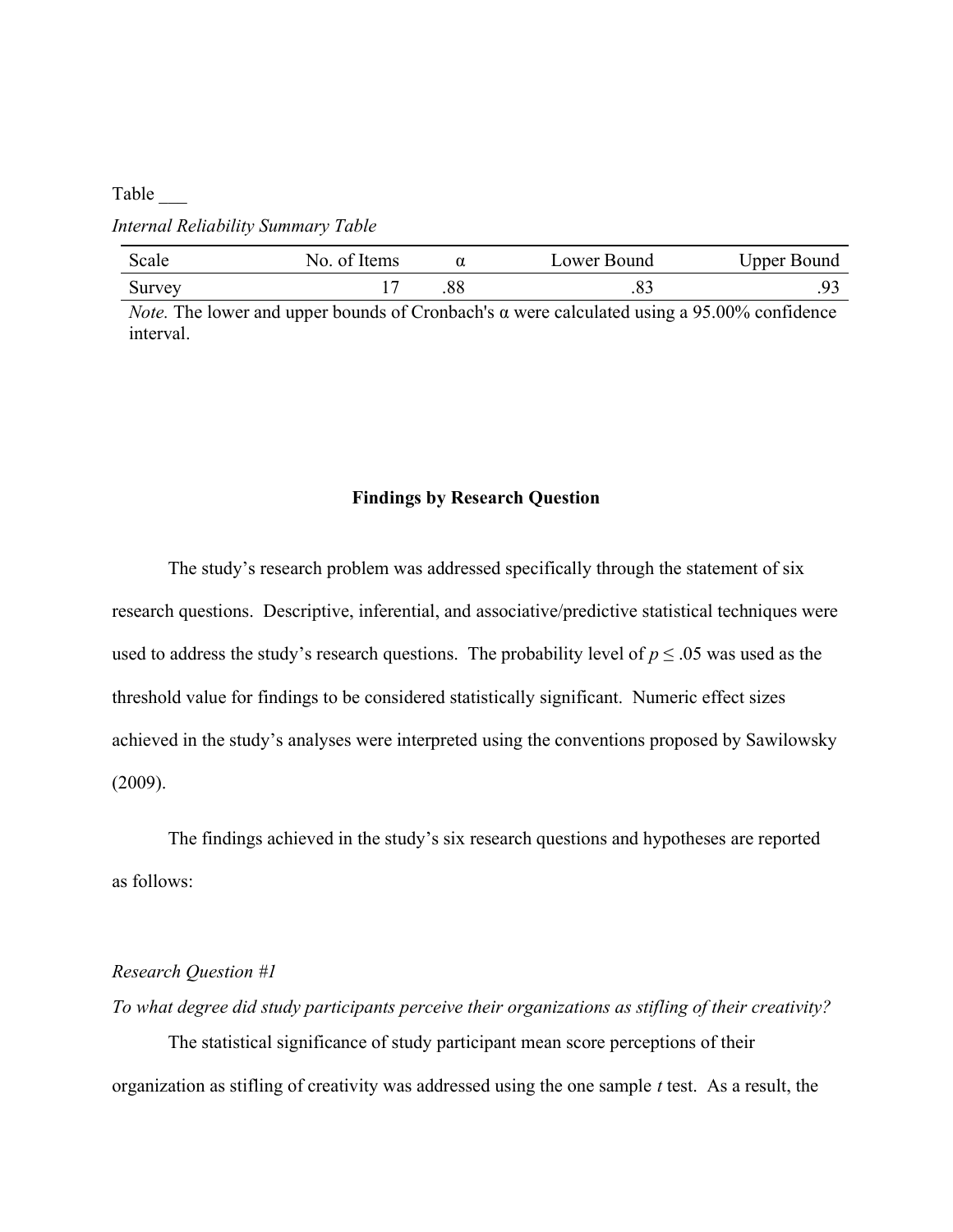finding for study participant perceptions of their organization as stifling of creativity was statistically significant ( $t_{(29)} = 4.85$ ;  $p < .001$ ). The magnitude of effect for study participant perceptions of their organization as stifling of creativity was considered large  $(d = .89)$ .

Table contains a summary of finding the analyses associated with research question one:

#### Table \_\_\_

### Perceptions of Organizations as Stifling of Creativity

| Variable                      | W      | DL. |   |      |                  |          |
|-------------------------------|--------|-----|---|------|------------------|----------|
| <b>Stifling of Creativity</b> | ل ا وڪ |     | ∼ | 4.85 | .00 <sub>1</sub> | $0.89\,$ |

*Note.* Degrees of Freedom for the *t*-statistic = 29. *d* represents Cohen's *d*.

### Research Question #2

To what degree were study participant perceptions of creativity stifling within their organizations predictive of their job satisfaction?

The simple linear regression statistical technique was used to evaluate the predictive ability of perceptions of their organization as stifling of creativity for perceptions of job satisfaction. As a result, the predictive model was statistically significant ( $F(1,28) = 14.16$ , p  $<$  0.01,  $R^2$  = 0.34), indicating that approximately 33.59% of the variance in job satisfaction is explainable by perceptions of the organization being Stifling of creativity. Perceptions of the organization as Stifling of creativity statistically significantly predicted subsequent perceptions of job satisfaction ( $B = -0.85$ ,  $t_{(28)} = -3.76$ ,  $p < .00$ ), indicating that on average, a one-unit increase of perceptions of the organization as Stifling of creativity will decrease the value of job satisfaction by 0.85 units.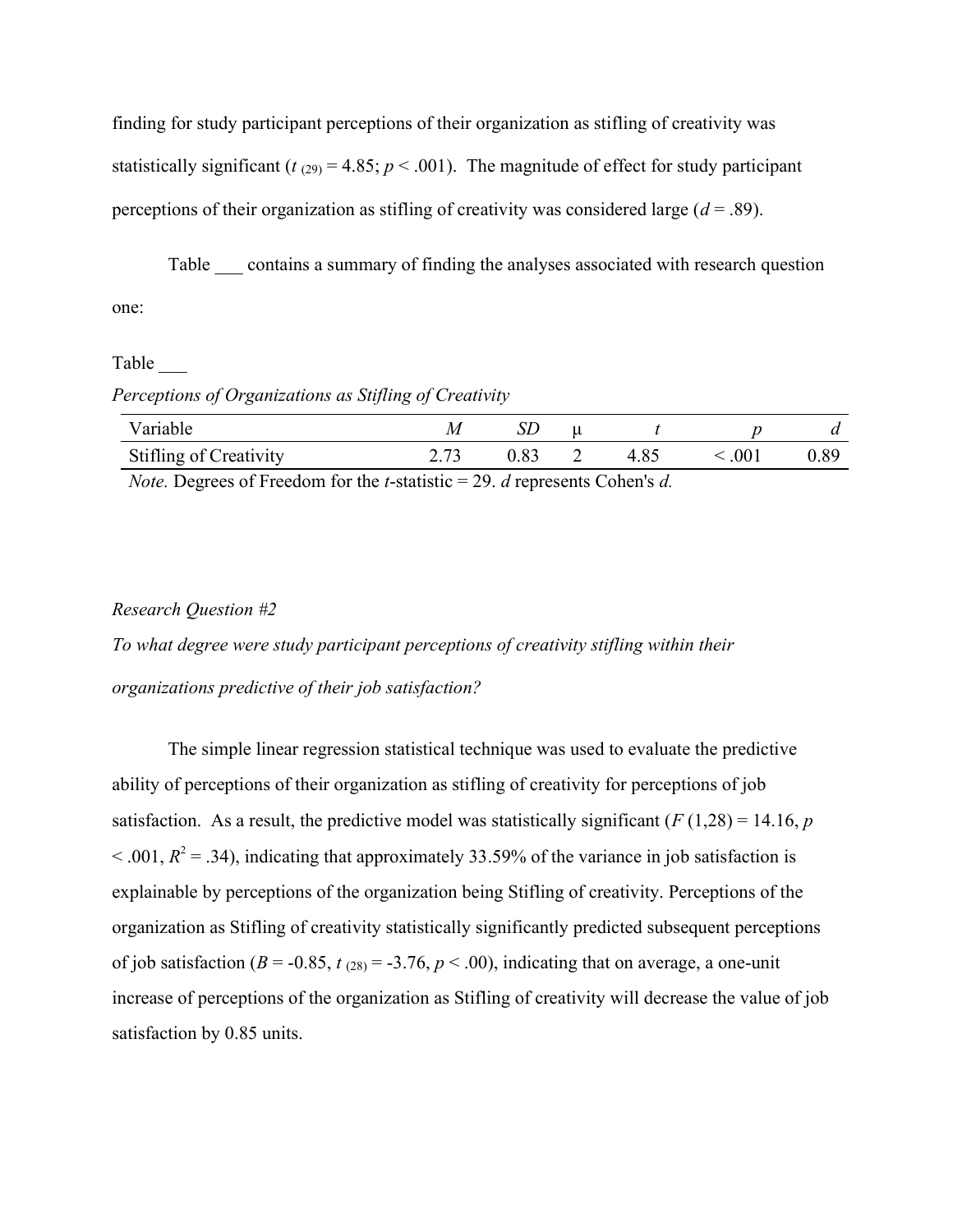Table contains a summary of finding for the predictive model used to address research question two:

### Table \_\_\_

Predicting Job Satisfaction by Perceptions of Creativity Stifling within the Organization

| Model                         |         |      | 95.00% CI        |         |         |         |
|-------------------------------|---------|------|------------------|---------|---------|---------|
| (Intercept)                   | 5.96    | 0.65 | [4.64, 7.29]     | 0.00    | 9.23    | 0.001   |
| <b>Stifling of Creativity</b> | $-0.85$ | 0.23 | $[-1.32, -0.39]$ | $-0.58$ | $-3.76$ | < 0.001 |

#### Research Question #3

To what degree were study participant perceptions of creativity stifling within their organizations predictive of their perception of job-related stress?

The simple linear regression statistical technique was used to evaluate the predictive ability of perceptions of their organization as stifling of creativity for perceptions of job-related stress. As a result, the predictive model was statistically significant  $(F(1,28) = 13.50, p < .001,$  $R^2$  = .33), indicating that approximately 32.53% of the variance in job-related stress is explainable by perceptions of the organization as stifling of creativity. Perceptions of the organization as stifling of creativity was statistically significant in predicting job-related stress (B  $= 0.71$ ,  $t_{(28)} = 3.67$ ,  $p < .001$ ), indicating that on average, a one-unit increase of perceptions the organization as stifling of creativity will increase the value of job-related stress by 0.71 units.

Table contains a summary of finding for the predictive model used to address research question three:

Predicting Job-Related Stress by Perceptions of Creativity Stifling within the Organization

| Model                         |      | SЕ   | 95.00% CI    |      |      |       |
|-------------------------------|------|------|--------------|------|------|-------|
| (Intercept)                   | 1.45 | 0.55 | [0.31, 2.58] | 0.00 | 2.61 | .014  |
| <b>Stifling of Creativity</b> | 0.71 | 0.19 | [0.32, 1.11] | 0.57 | 3.67 | 0.001 |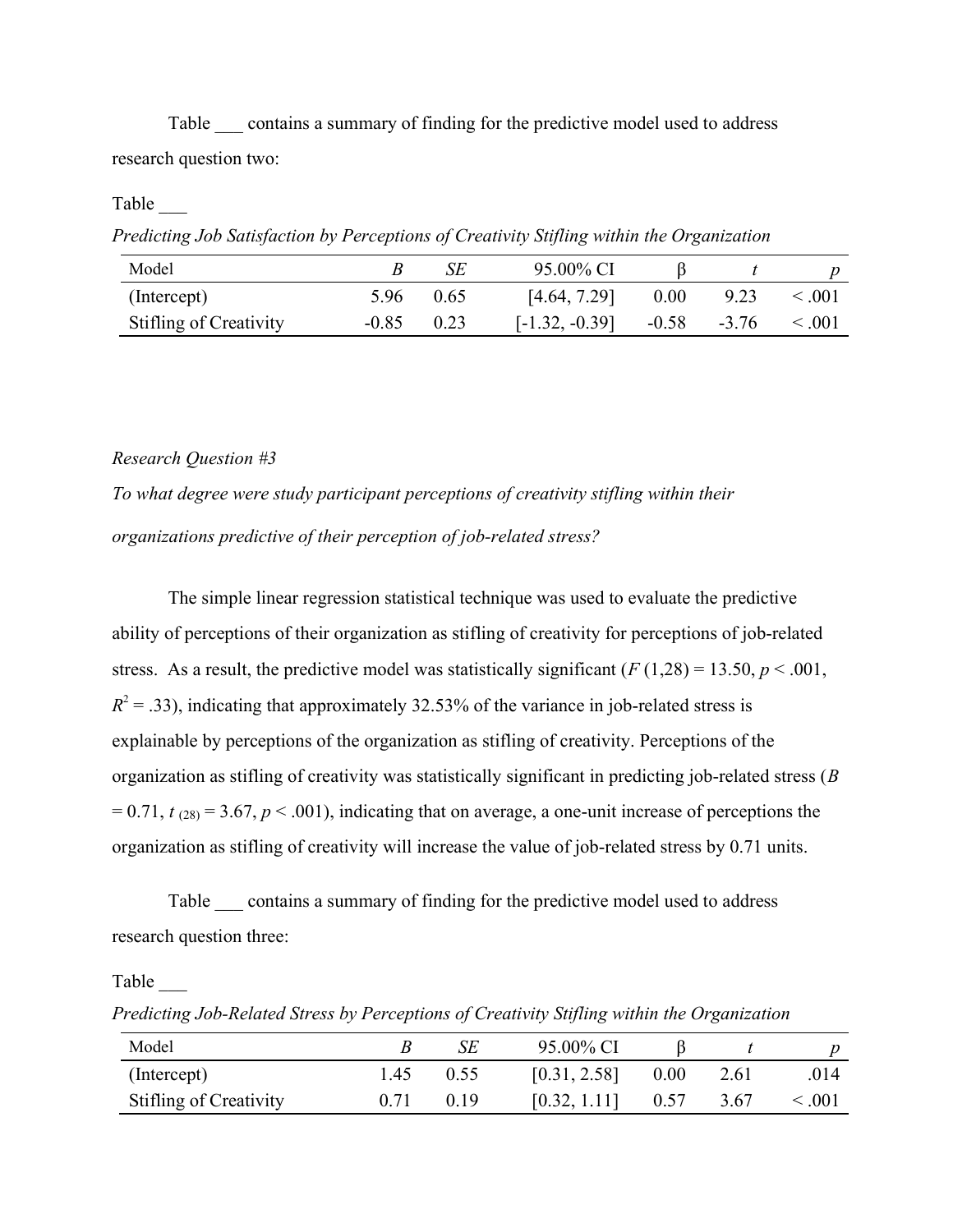#### Research Question #4

To what degree were study participant perceptions of creativity stifling within their organizations predictive of their perceptions of spiritual burnout as a result of working in ministry?

The simple linear regression statistical technique was used to evaluate the predictive ability of perceptions of their organization as stifling of creativity for perceptions of spiritual burnout as a result of working in the ministry. As a result, the predictive model was statistically significant (*F* (1,28) = 5.29, *p* = .029,  $R^2$  = .16), indicating that approximately 15.90% of the variance in perceptions of spiritual burnout as a result of working in the ministry is explainable by perception of the organization as stifling of creativity. Perceptions of the organization as stifling of creativity was statistically significantly predictive of perceptions of spiritual burnout as a result of working in the ministry ( $B = 0.57$ ,  $t_{(28)} = 2.30$ ,  $p = .03$ ), indicating that on average, a one-unit increase of perceptions of the organization as stifling of creativity will increase the value of perceptions of spiritual burnout as a result of working in the ministry by 0.57 units.

Table contains a summary of finding for the predictive model used to address research question four:

Predicting Spiritual burnout as a result of working in ministry by Creativity Stifling within the **Organization** 

| Model                |      | SE | 95.00% CI    |      |      |      |
|----------------------|------|----|--------------|------|------|------|
| (Intercept)          |      |    | [0.66, 3.56] | 0.00 | 2.98 | .006 |
| Stifle of Creativity | 0.57 |    | [0.06, 1.08] | 0.40 | 2.30 | .029 |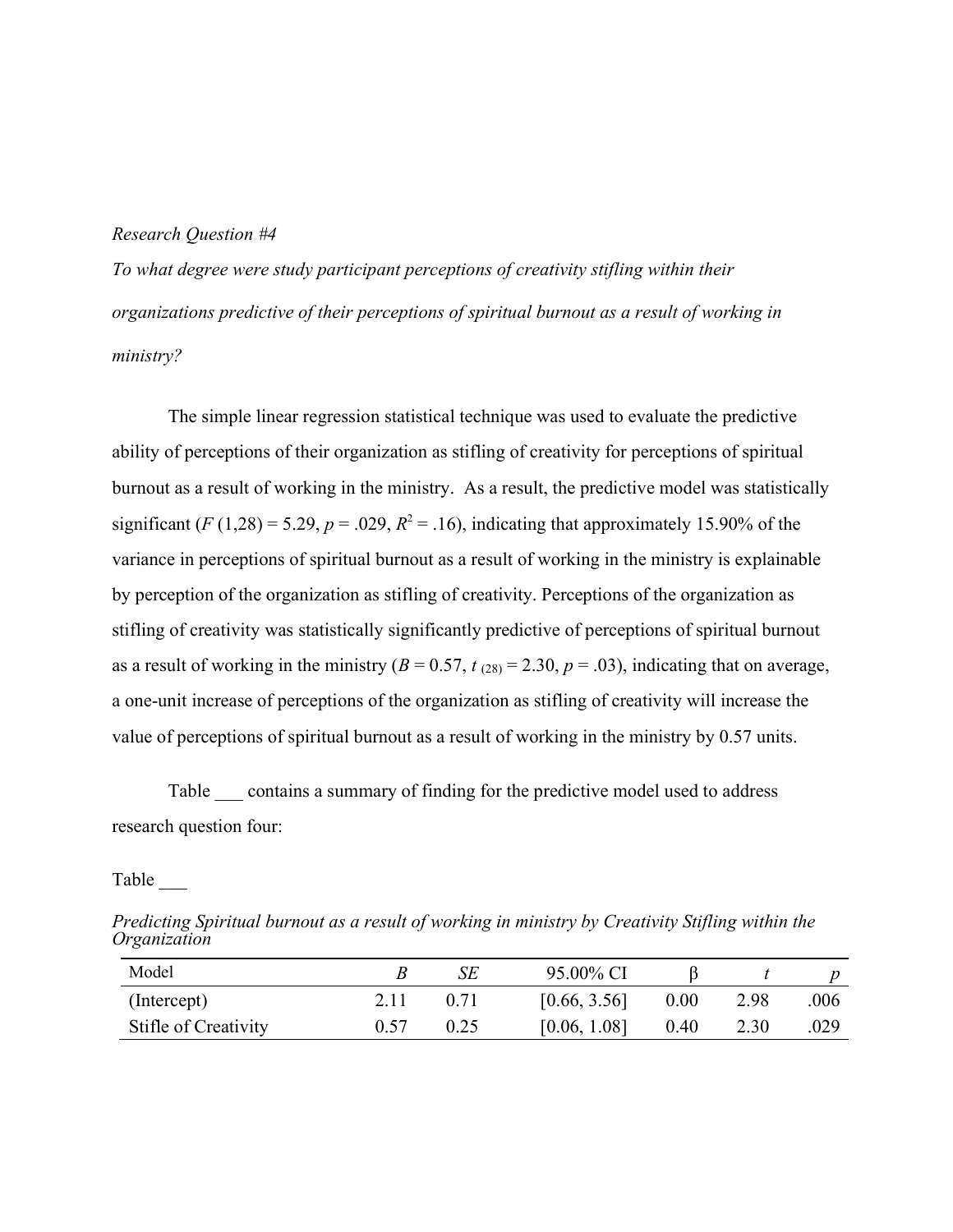#### Research Question #5

To what degree were study participant perceptions of creativity stifling within their organizations predictive of their perceptions of feelings of spiritual fulfillment at the workplace?

The simple linear regression statistical technique was used to evaluate the predictive ability of perceptions of their organization as stifling of creativity for perceptions of spiritual fulfillment in the workplace. As a result, the predictive model was statistically significant  $(F)$  $(1,28) = 6.95, p = .013, R<sup>2</sup> = .20$ , indicating that approximately 19.90% of the variance in perceptions of spiritual fulfillment in the workplace is explainable by perceptions of the organization as stifling of creativity. Perceptions of the organization as stifling of creativity was statistically significant in predicting perceptions of spiritual fulfillment in the workplace  $(B = -1)$ 0.77,  $t_{(28)} = -2.64$ ,  $p = .01$ ), indicating that on average, a one-unit increase of perceptions of the organization as stifling of creativity will decrease the value of perceptions of spiritual fulfillment in the workplace by 0.77 units.

Table contains a summary of finding for the predictive model used to address research question five:

Model B SE 95.00% CI β t p (Intercept)  $5.07 \t 0.83$   $[3.36, 6.77] \t 0.00 \t 6.10 < 0.01$ Stifle of Creativity -0.77 0.29 [-1.37, -0.17] -0.45 -2.64 .013

Predicting Feelings of Spiritual Fulfillment at the Workplace by Creativity Stifling within the Organization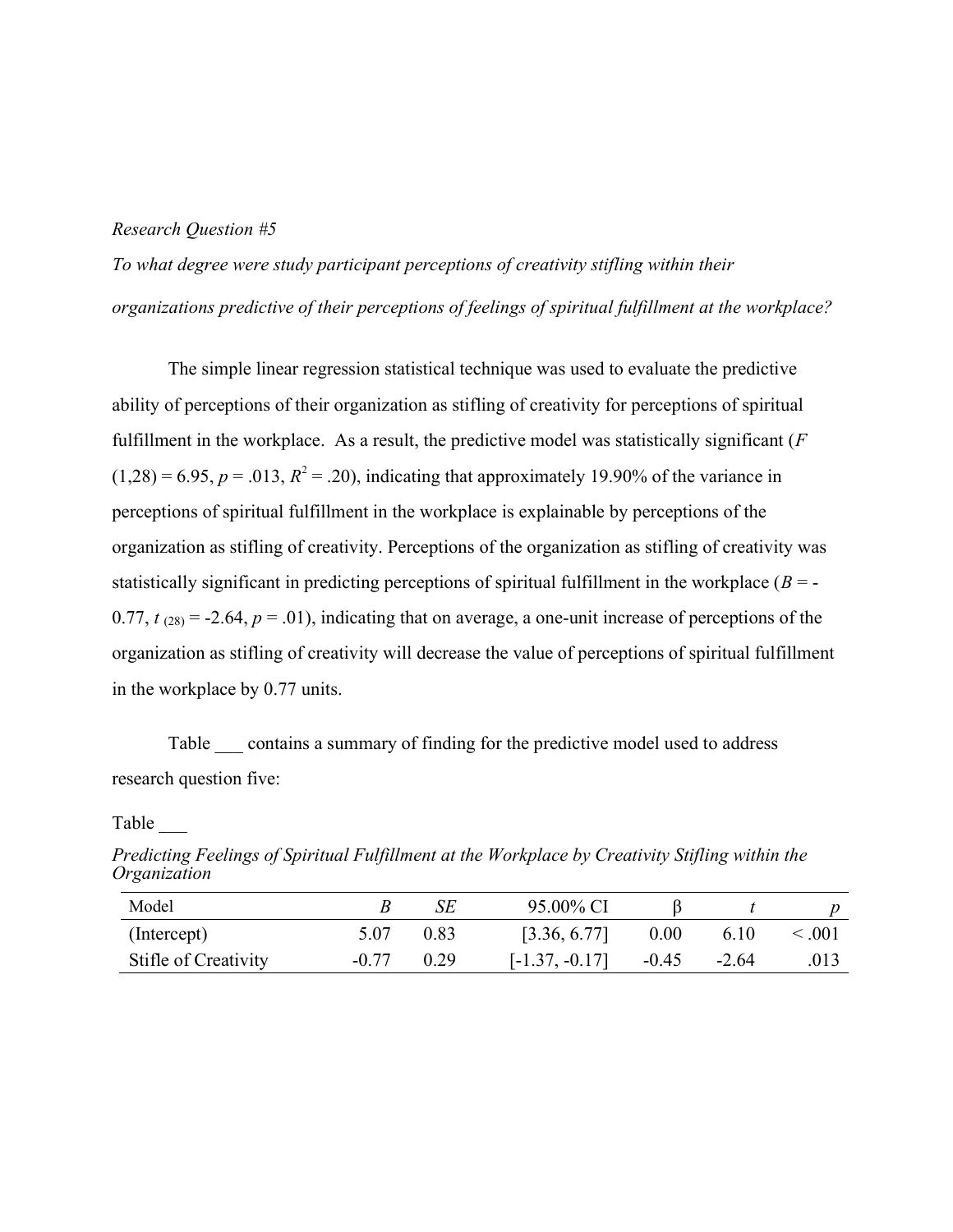#### Research Question #6

To what degree were study participant perceptions of creativity stifling within their organizations predictive of their perceptions of feeling emotionally drained from your work?

The simple linear regression statistical technique was used to evaluate the predictive ability of perceptions of their organization as stifling of creativity for perceptions of feeling emotionally drained from work. As a result, the predictive model was statistically significant  $(F)$  $(1,28) = 11.62, p = .002, R<sup>2</sup> = .29$ , indicating that approximately 29.32% of the variance in perceptions of feeling emotionally drained from work is explainable by perceptions of the organization as stifling of creativity. Perceptions of the organization as stifling of creativity was statistically significant in predicting feeling of being emotionally drained from work ( $B = 0.76$ , t  $(28) = 3.41$ ,  $p = .002$ ), indicating that on average, a one-unit increase of perceptions of the organization as stifling of creativity will increase the value of feelings of being emotionally drained from work by 0.76 units.

Table contains a summary of finding for the predictive model used to address research question six:

| Model                |      | SЕ   | 95.00% CI    |      |      |      |
|----------------------|------|------|--------------|------|------|------|
| (Intercept)          | l.56 | 0.63 | [0.26, 2.86] | 0.00 | 2.46 | .020 |
| Stifle of Creativity | 0.76 |      | [0.30, 1.21] | 0.54 | 3.41 | .002 |

Predicting Perceptions of Feeling Emotionally Drained from One's Work by Creativity Stifling within the Organization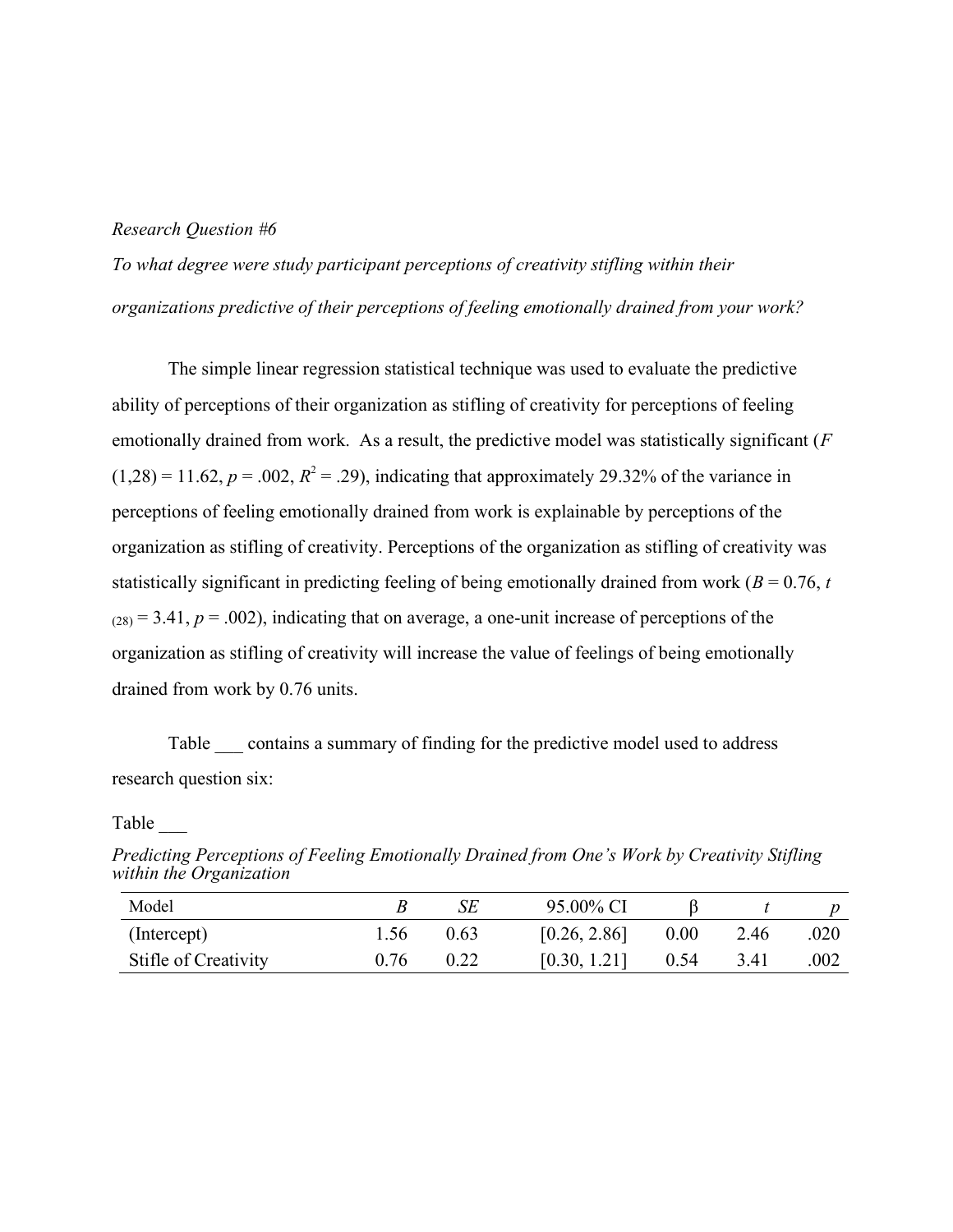#### **Conclusion**

The goal of this research is to study the impacts and effects of creatives' perception of creativity stifling within their ministry, and how it affects their work, perceptions of community and spirituality, stress levels, and other areas of their lives. The data produced by the research instrument were found to be highly reliable, and the research instrument was validated by the findings, as well as by other research on creativity and organization in the secular field. To start, the key variable of "stifling creativity" stood out to be incredibly predictive of creatives' perception of other areas in their lives, and when creatives answered that they perceived their organizations as "stifling" their creativity, their responses to other questions about their work and life satisfaction generally took a negative turn. When workers report feeling that their creative freedom is limited by the ministry they work for, this research shows that they become significantly more likely to suffer from job-related stress, decreased job satisfaction and spiritual fulfillment, as well as higher perceptions of feeling emotionally drained from their work and spiritual burnout as a result of working in ministry.

While this research is specifically impactful regarding the variable of "stifling creativity" as it intersects with spiritual fulfillment and spiritual burnout, its correlation to the creatives' lack of job satisfaction was not surprising and has been noted by other researchers in the field. A study conducted in China of 28 companies found that organizational culture consent significantly raised the job satisfaction of creatives. When a dynamic organizational culture was present in the workplace, it boosted creatives' flexible aspirations and job satisfaction. Interestingly, they did not find the same correlation between organization culture consent and job satisfaction between non-creative workers as was present with the creative workers (Zhang & Wang, 2021).

The correlation between spiritual fulfillment and creativity is an area that has seen little research, however, the variable of "stifling creativity" predicts a statistically significant decrease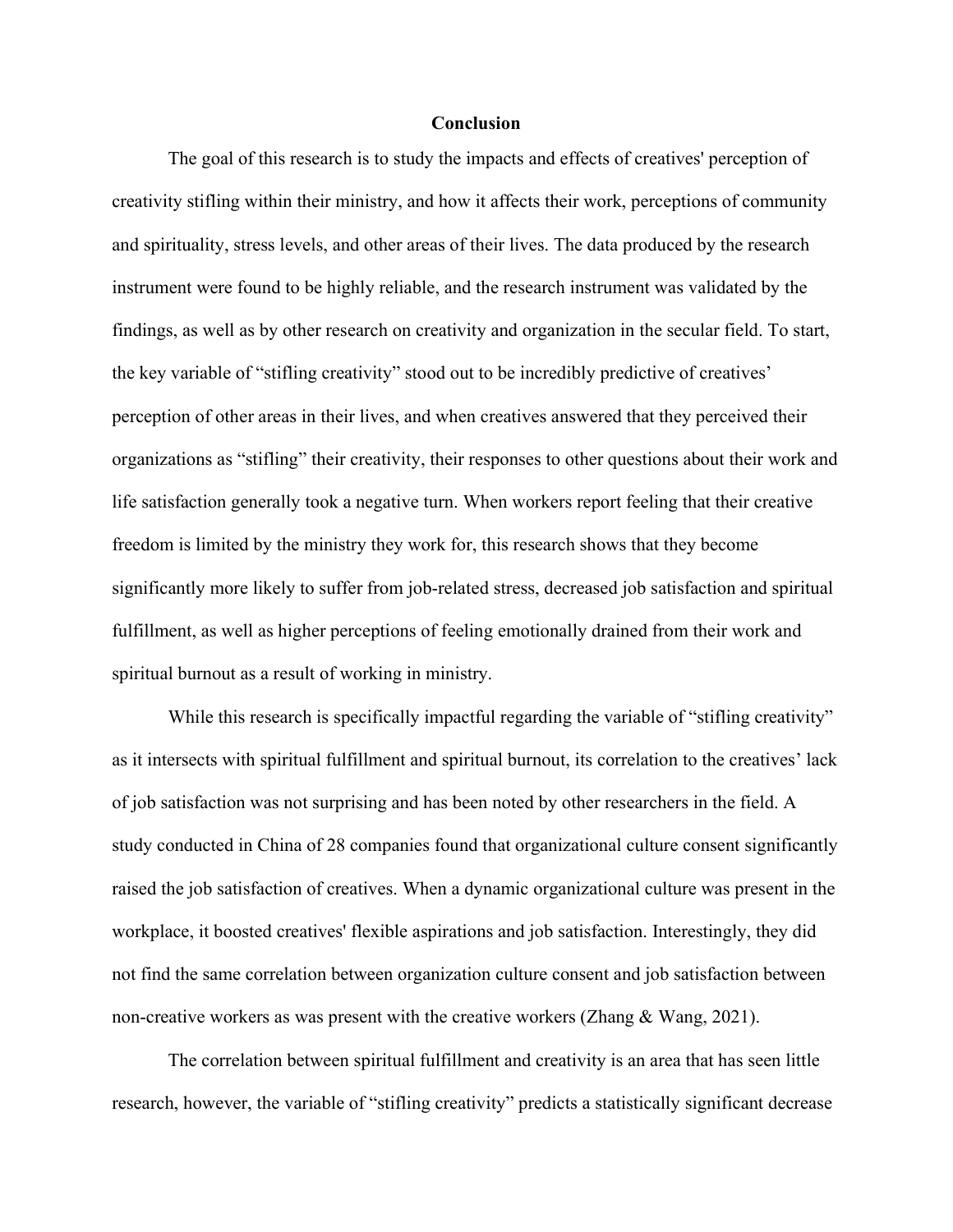in spiritual fulfillment, and a significant increase in perception of spiritual burnout as a result of working in ministry. While a secular control group would be helpful in defining exactly which work stressors most effectively predict spiritual burnout as a result of working in ministry, the literature in this area suggests a possible perceived condemnation for having to remarket a story that their faith is built on (Tame, 2005). In an organic conversation after completing the survey, one creative in the study, despite feeling positive about their experience in ministry, stated that their feelings regarding marketing the ministry and the consumption of their work were "a constant struggle." They went on to say, "Is it better to sell useless garments that are going to be, like, nothing? It is better than to be 'selling' eternity's significance?"

### Recommendations for Further Research

Despite this area of research standing to fill in a large gap of missing knowledge for those creatives that serve in ministry, there is still far more work to be done. In order for creatives to be understood and accepted as unique individuals with unique work stressors within the church, more research is due using non-ministry creatives as a control group to identify what stressors are specific to ministry life and set apart from more secular lines of work. The challenges that arise when viewing the Gospel from a marketing perspective may be different than the challenges faced by non-religious creatives, and rightfully so. To believe that creatives are not set apart to spread the Gospel through their work would mean that the Gospel is nothing more than a product to be marketed.

While the work completed in this study required a very narrow sample of creatives, it does limit the generalizability of the results. What was found in this study may not necessarily apply to other categories of organization or business or be projected onto other types of employees. However, the parallels found between this study and other research done in the field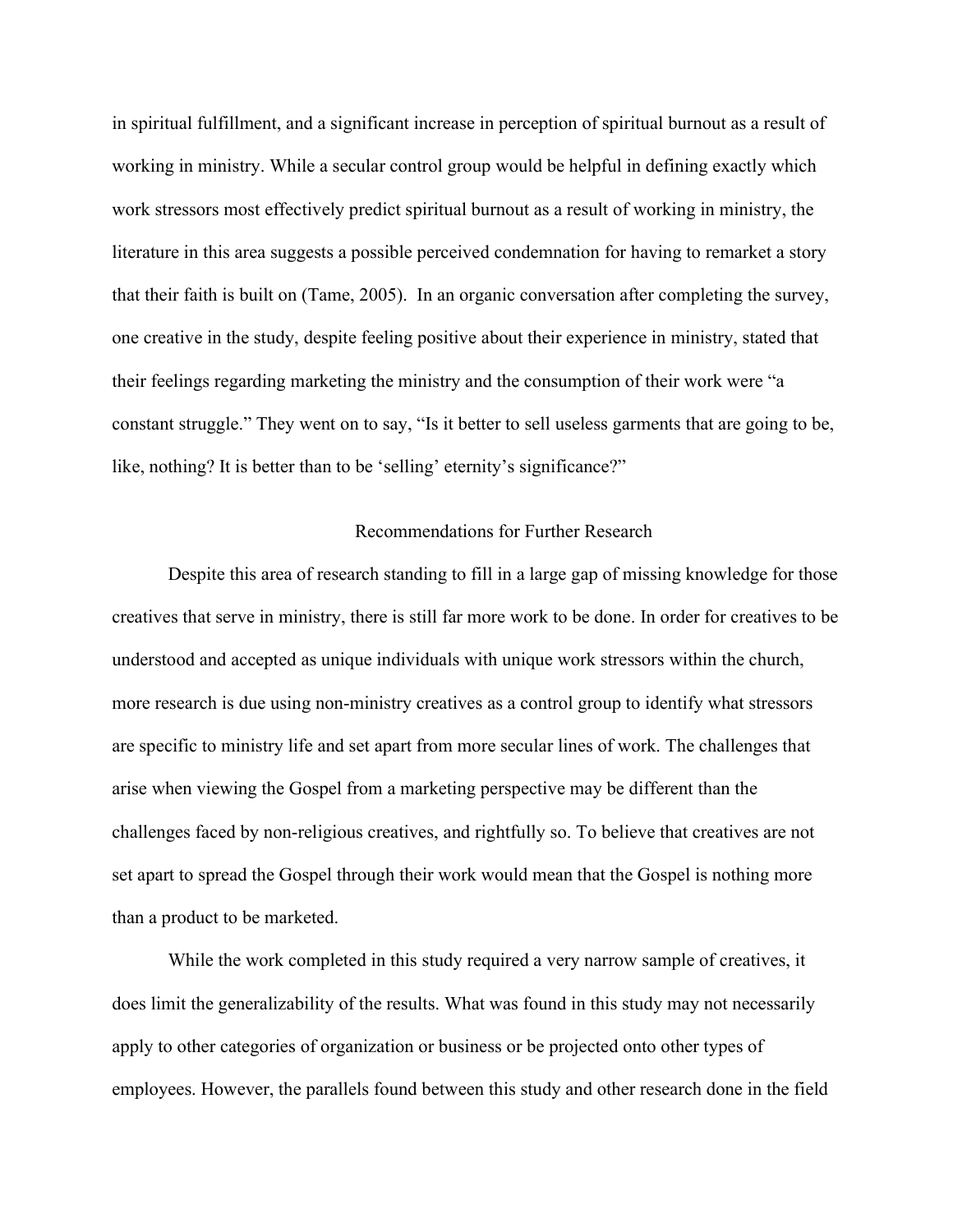raise prominent questions and promising results for more diverse studies with a control group. Another adjacent study of ministry suggests women do not view the idea of "success" in the way men do, and as they are often pulled into more "caring" aspects of ministry, they may find the "calling of Christ" very different than what men describe it to be. These results imply that women may not reap the greater levels of work and career satisfaction that having a "calling" provides to men (Sturges, 2020). It would be worthwhile to examine and compare the stressors that men and women face and determine to what degree the gender difference affects the job satisfaction, spiritual fulfillment, and burnout of creatives.

It is ultimately the goal of this study to assist the Church in understanding the calling that creatives perceive to be upon their lives through their spiritual commitment to the faith, and to not only take advantage of their unique gifts for the growth of the Kingdom, but to also care for them in a way that caters to their specific needs. According to this study, when employing a creative as a part of the ministry, a margin of creative freedom and license to interpret the Holy Spirit within the work must be allotted by the organization. The lack of creative liberty, in line with the study's variable of perceived "stifling creativity," is a significant predictor of negative perceptions developing within the creative. Creative behaviors increase when employees feel psychological empowerment, especially through ethical leadership, which suggests that negative perceptions of leadership can prove damaging to creative behaviors within the workplace. Ultimately, if the Church seeks to gain a creative product, it must first nurture its employees across all creative categories.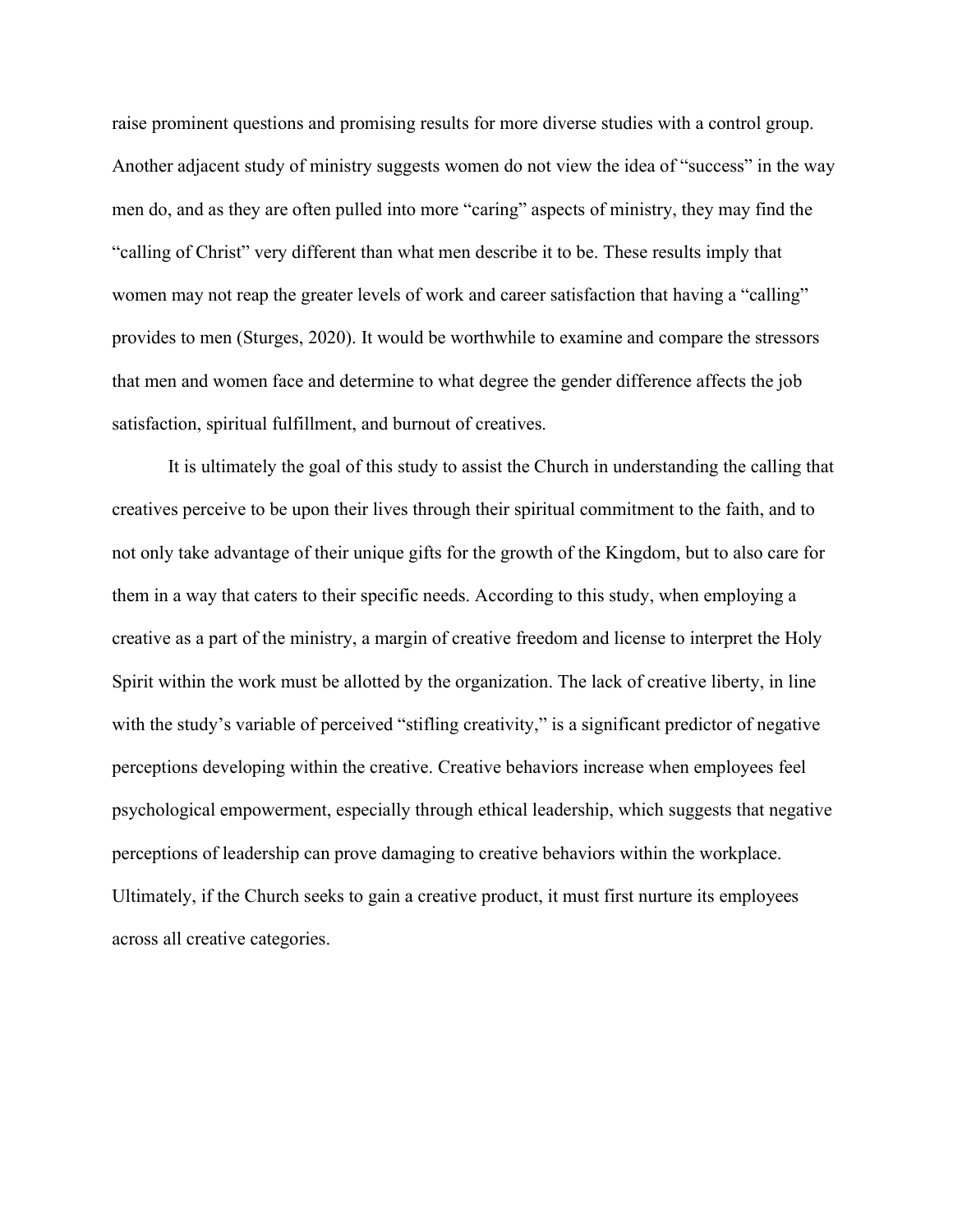#### **References**

Avoiding creative burnout: How 11 artists take care of their craft. LANDR Blog. (2019, September 18). Retrieved March 27, 2022, from https://blog.landr.com/avoiding-creativeburnout/

- Conner, M. (2016, June 2). The theology of creativity. ChurchLeaders.
- Daniel, R. (2021). Exploring Creativity through Artists' Reflections. Creativity Studies, 14(1), 1– 17. https://doi-org.seu.idm.oclc.org/10.3846/cs.2021.11207
- Duan, S., Liu, Z., & Che, H. (2018). Mediating influences of ethical leadership on employee creativity. Social Behavior and Personality: an International Journal, 46(2), 323–337. https://doi.org/10.2224/sbp.6160
- Fisher, J. E. (2015). Challenges in determining whether creativity and mental illness are associated. Frontiers in Psychology, 6. https://doi.org/10.3389/fpsyg.2015.00163
- Florida, R. L. (2019). The rise of the creative class. Basic Books.
- Graef, R. (1993). Marketing Ministry. Lutheran Forum, 27(3), 7–8.
- Kant, Immanuel. Critique of the Power of Judgment. Trans. Paul Guyer and Eric Matthews. Cambridge: Cambridge UP, 2000.
- Keizer, G. (2002). Career ministry: two cheers for professional clergy. The Christian Century, 119(9), 30–33.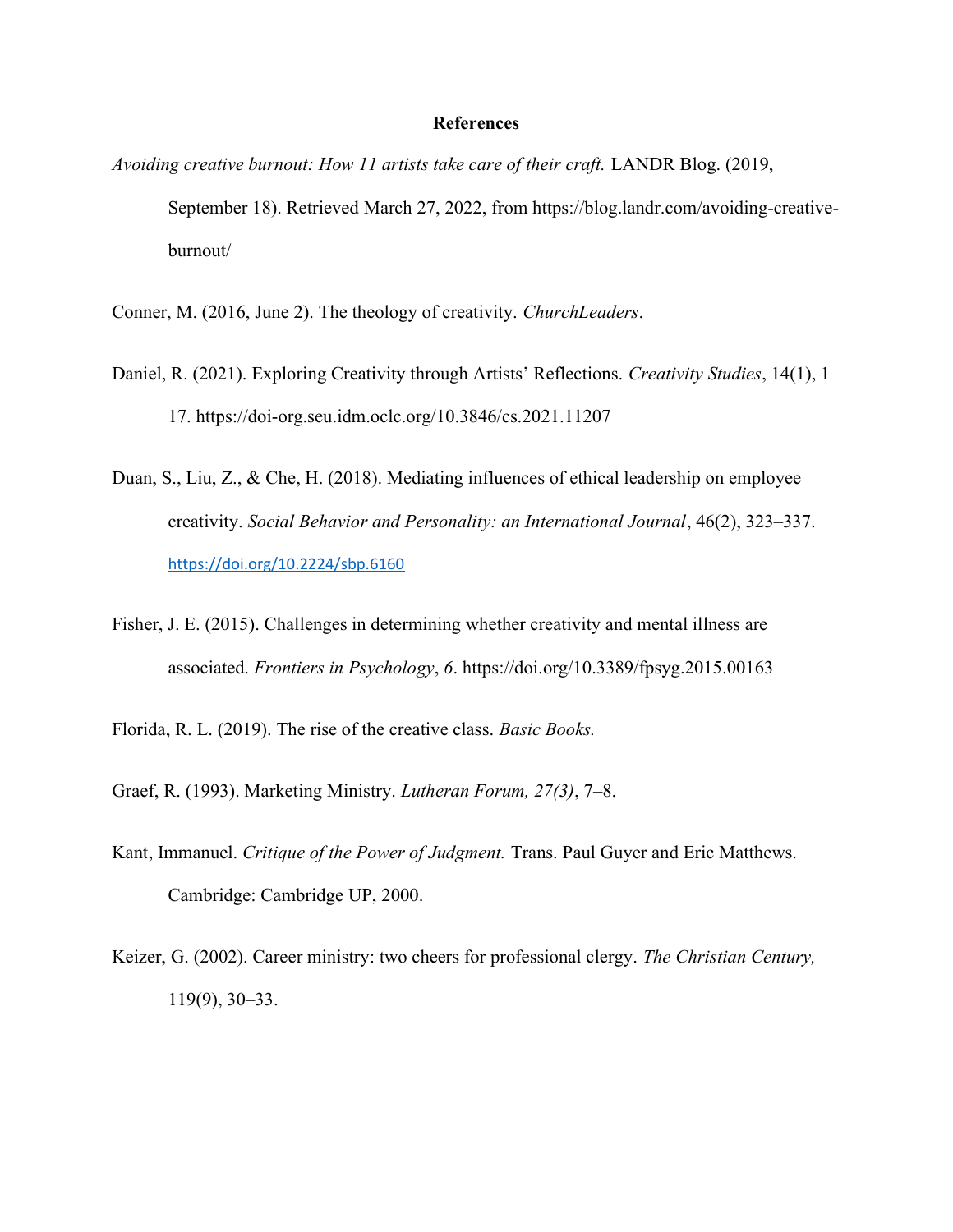- Kenny, D. T., Arthey, S., & Abbass, A. (2014). Intensive short-term dynamic psychotherapy for severe music performance anxiety: assessment, process, and outcome of psychotherapy with a professional orchestral musician. *Medical problems of performing artists*.
- Papaleontiou Louca, E. (2021). Effects of religion and faith on mental health. New Ideas in Psychology, 60. https://doi.org/10.1016/j.newideapsych.2020.100833
- Pavitra, K. S., Chandrashekar, C. R., & Choudhury, P. (2007). Creativity and mental health: A profile of writers and musicians. *Indian Journal of Psychiatry*, 49(1), 34–43.
- Plato, & Allen, R. E. (1996). Ion ; Hippias Minor ; laches ; Protagoras. Yale University Press.
- Poole, R. (2003). "Kind of Blue": Creativity, mental disorder and jazz. The British Journal of Psychiatry, 183(3), 193–194.
- Sturges, J. (2020). In God's name: Calling, gender and career success in religious ministry. Gender, Work & Organization, 27(6), 971–987. https://doi.org/10.1111/gwao.12424

Tame, K. (2005). Marketing the gospel. The Expository Times, 116(4), 144.

- Touring may have stopped, but mental health issues remain for touring musicians. (2020). International Musician, 118(11), 13.
- Visker, J. D., Rider, T., & Humphers-Ginther, A. (2017). Ministry-Related Burnout and Stress Coping Mechanisms Among Assemblies of God-Ordained Clergy in Minnesota. Journal of Religion and Health, 56(3), 951–961. https://doi-org.seu.idm.oclc.org/10.1007/s10943- 016-0295-7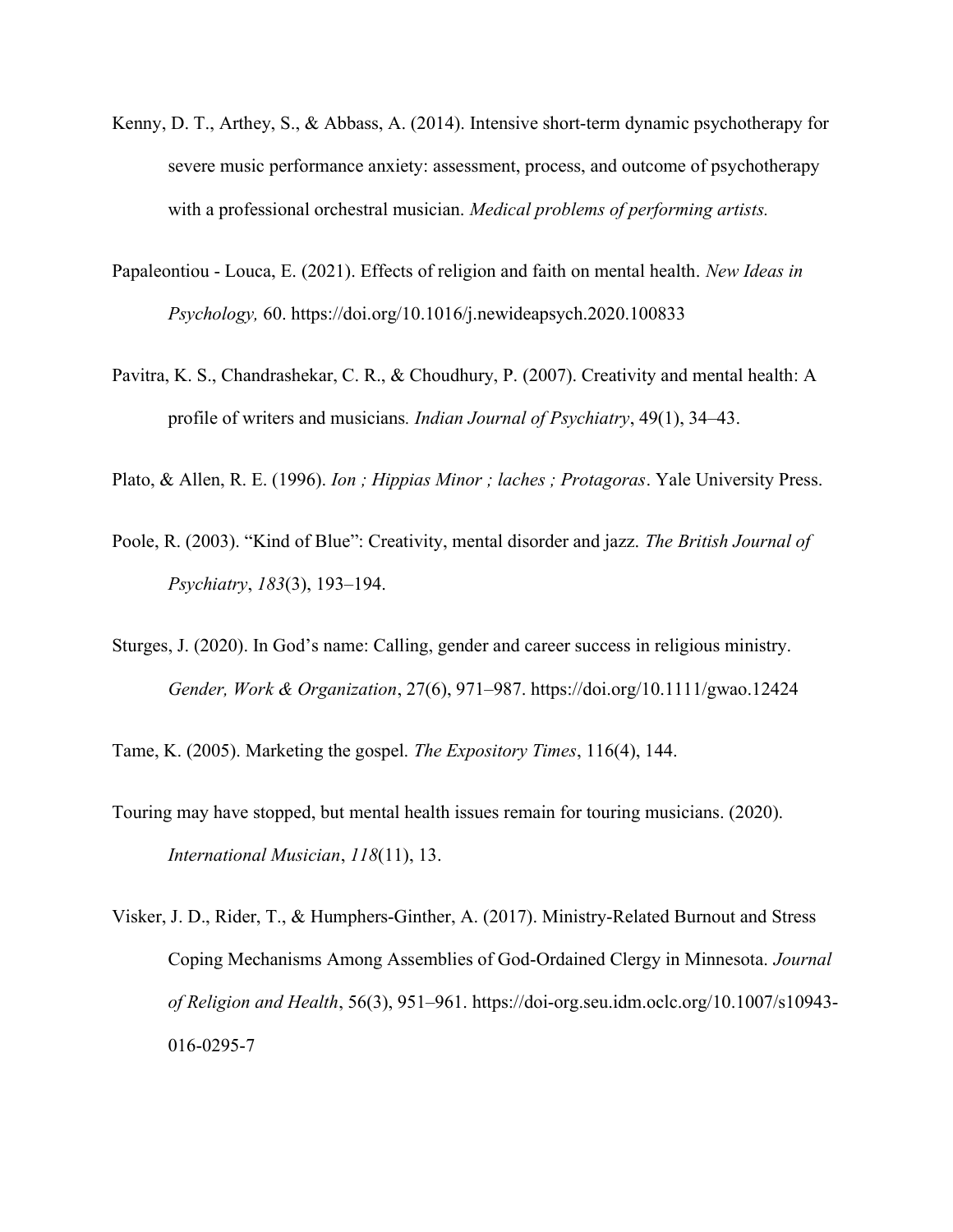- Zhang, L., & Wang, Y. (2021). Impact of creative talents' organisational culture consent on job satisfaction. South African Journal of Business Management, 52(1). https://doi.org/10.4102/sajbm.v52i1.2214
- Žukauskas, H. (2020). Baptist churches and performative arts: Building a theological case for an unlikely friendship in mission. Journal of European Baptist Studies, 20(2), 113–123.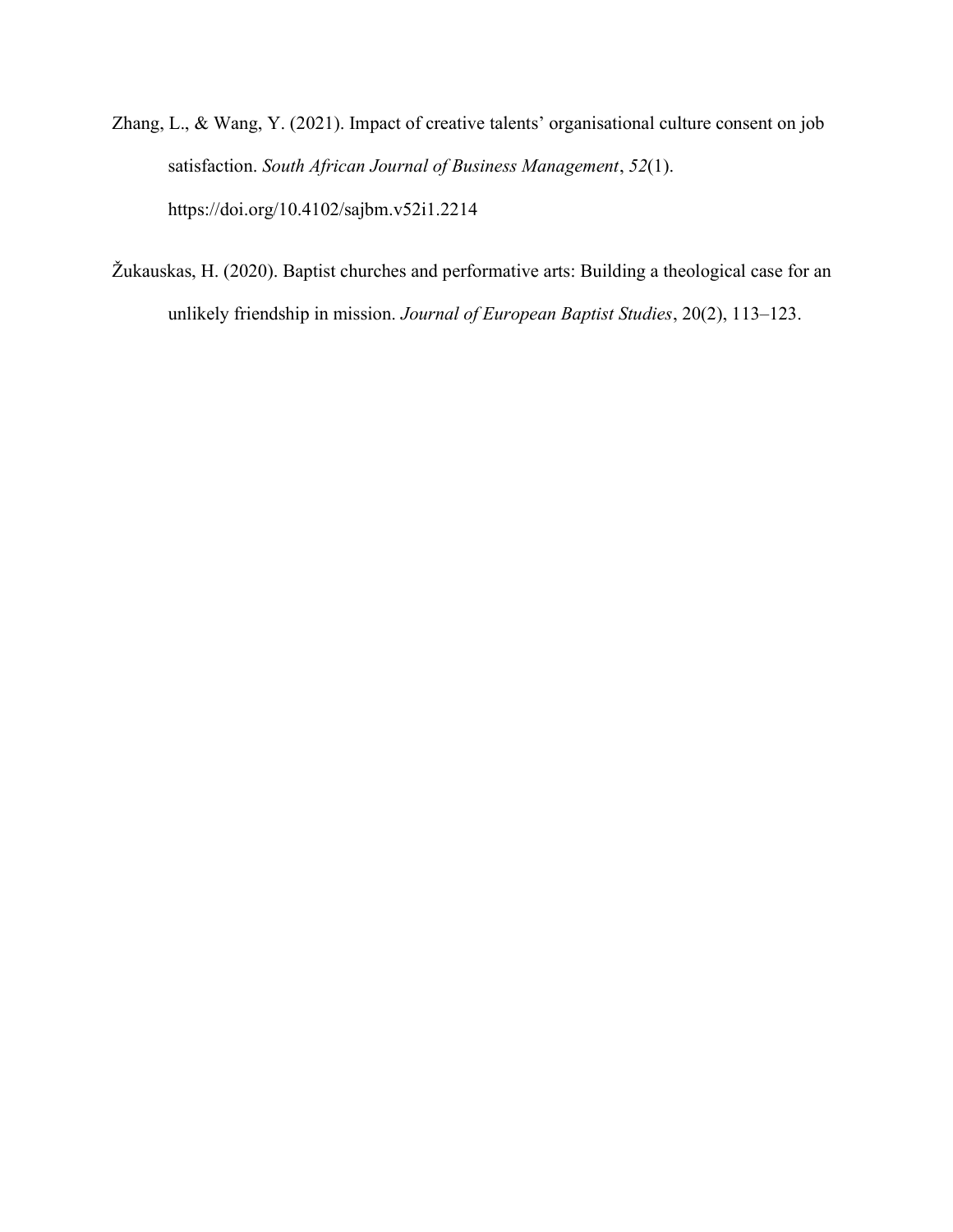#### Appendix A

#### Initial Contact Email

Good afternoon,

My name is Anna Fawkes. I'm a Communication student at Southeastern University in the School of Honors studying mental health of creative professionals in ministry. Since 2014, I've served most of my free time in church media, specifically as an audio technician, lighting designer, and creative content producer. Upon later starting my career in ministry, I began to experience elevated stress, a lack of creative passion, and even a decline in mental health related to burnout. This experience has led me to study what causes this response and how creativity as an occupation within the Church differs from other jobs.

"Creative professional" is a term that has come to encompass any scope of work where original innovation is a key factor in the endeavor. In the context of the church, this can apply to creative directors, communicators, content creators, environmental designers (AVL), worship musicians, and others. If you believe your present work may fit this description, I would appreciate hearing from you!

The goal of this study is to answer, "What kinds of challenges do creative professionals in ministry face that directly affect their mental health?" Because of their unique environment that separates them from the rest of their industry, I want to survey and interview those who identify themselves as creatives within the Church culture in order to better understand their daily stressors so we can learn how to serve them, and further implement a plan to reduce negative impact on mental health.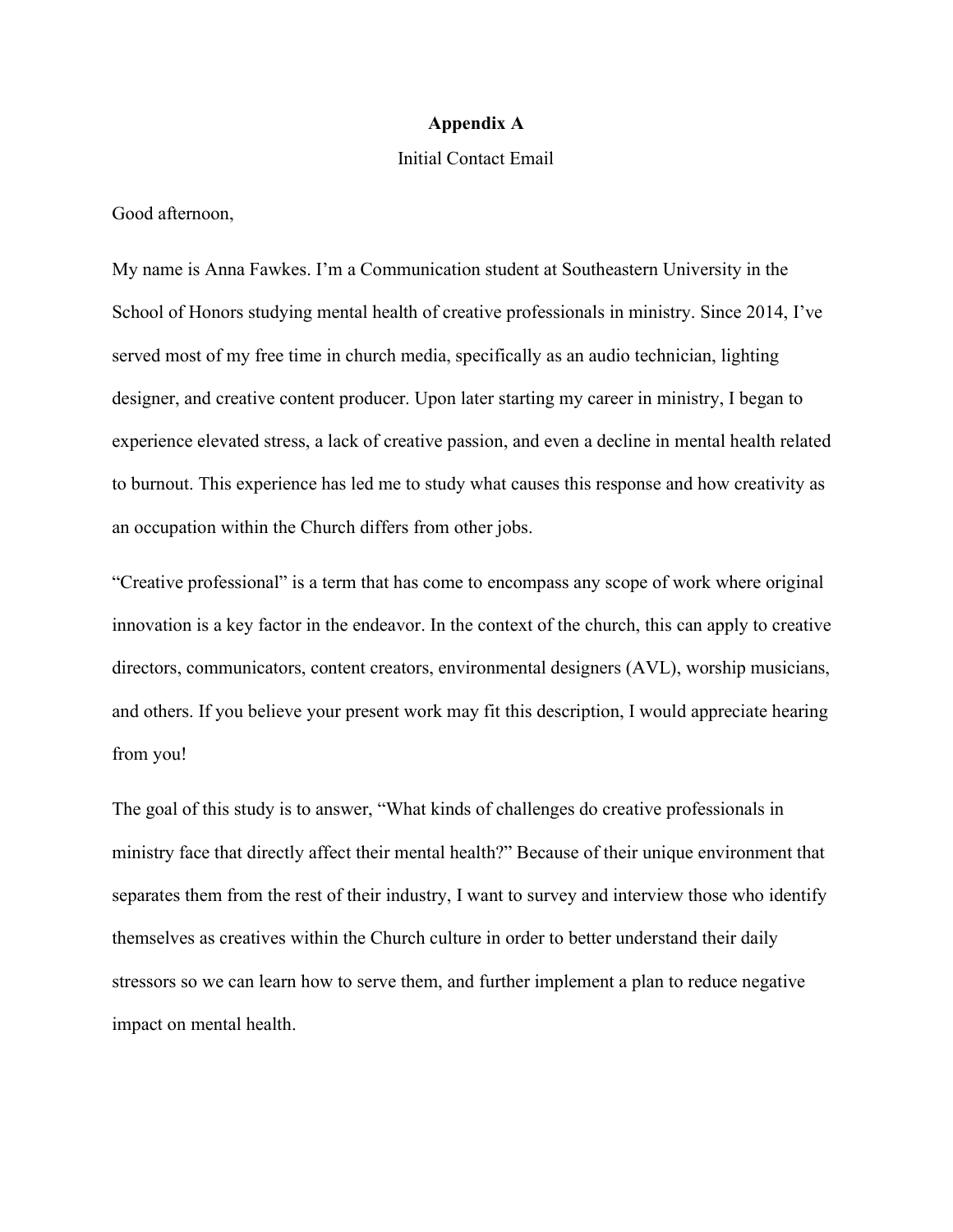To participate, I ask that you would complete a 15-minute survey consisting of multiple choice and short answer questions about your current work and life serving within the church. Upon completing the survey, you will be entered into a drawing to win a \$25 Amazon gift card. Your answers will be kept confidential, as we want to provide everyone the opportunity to freely share how working in ministry has affected you. Though your name and email address will be collected, contact information will only be available to the primary and co-researcher, and used only for sorting, extended interview, and raffle purposes. More information about the survey and extended interview can be found in the consent form provided in the first page of the Google Form survey, or by contacting Anna Fawkes at agfawkes@seu.edu.

Thank you for your time and consideration,

Anna Fawkes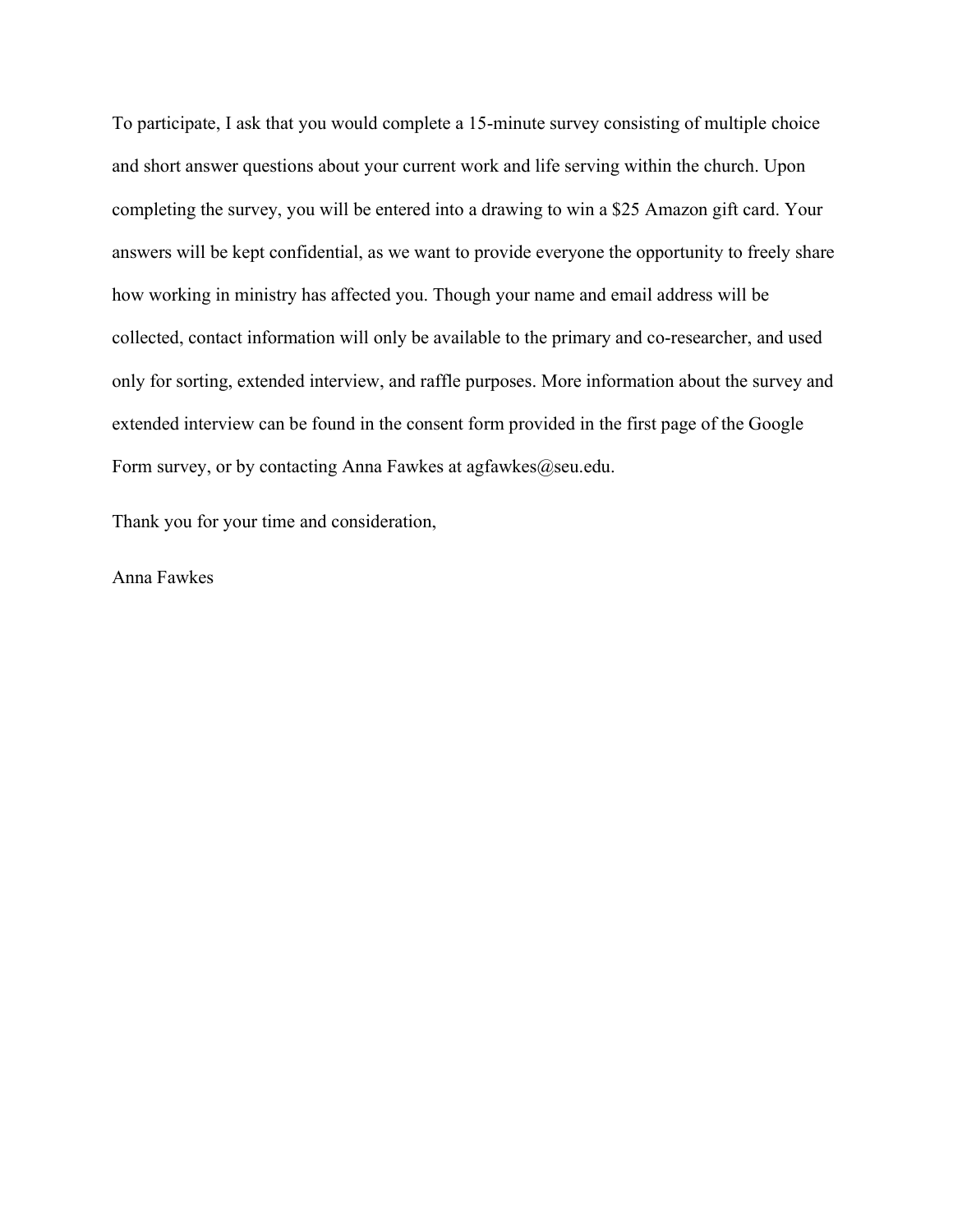#### Appendix B

#### Survey Consent Form

Title: Mental Health of Creative Professionals in Ministry

Investigators: Adrienne S. Garvey Ph.D., Anna G. Fawkes

Purpose: The purpose of this research study is to survey creative professionals in ministry about their work habits, daily stressors, and feelings related to their workplace in order to better understand and serve their needs. You must be 18 years or older to participate.

What to Expect: This research study is administered online. Participation in this research will involve one questionnaire pertaining (#) questions with multiple-choice and some short-answer options. You will be expected to complete the questionnaire once. It should take you approximately 15 minutes to complete this survey. Upon completion of this survey, you will also be entered into a drawing for a \$25 Amazon gift card.

Risks: There are no risks associated with participating in this study.

Benefits: There are no direct benefits to you; however, you may use this as an outlet to express your feelings anonymously.

Compensation: No direct compensation will be provided.

Your Rights and Confidentiality: Your participation in this research is voluntary. There is no penalty for refusal to participate, and you are free to withdraw your consent in participation in this study at any time.

Extended Interview: At the end of the questionnaire, you may opt-in to participate in a future optional extended interview. This extended interview will be held by the researchers virtually, face-to-face, at a mutually agreed upon time. Upon opting-in, if you are selected to participate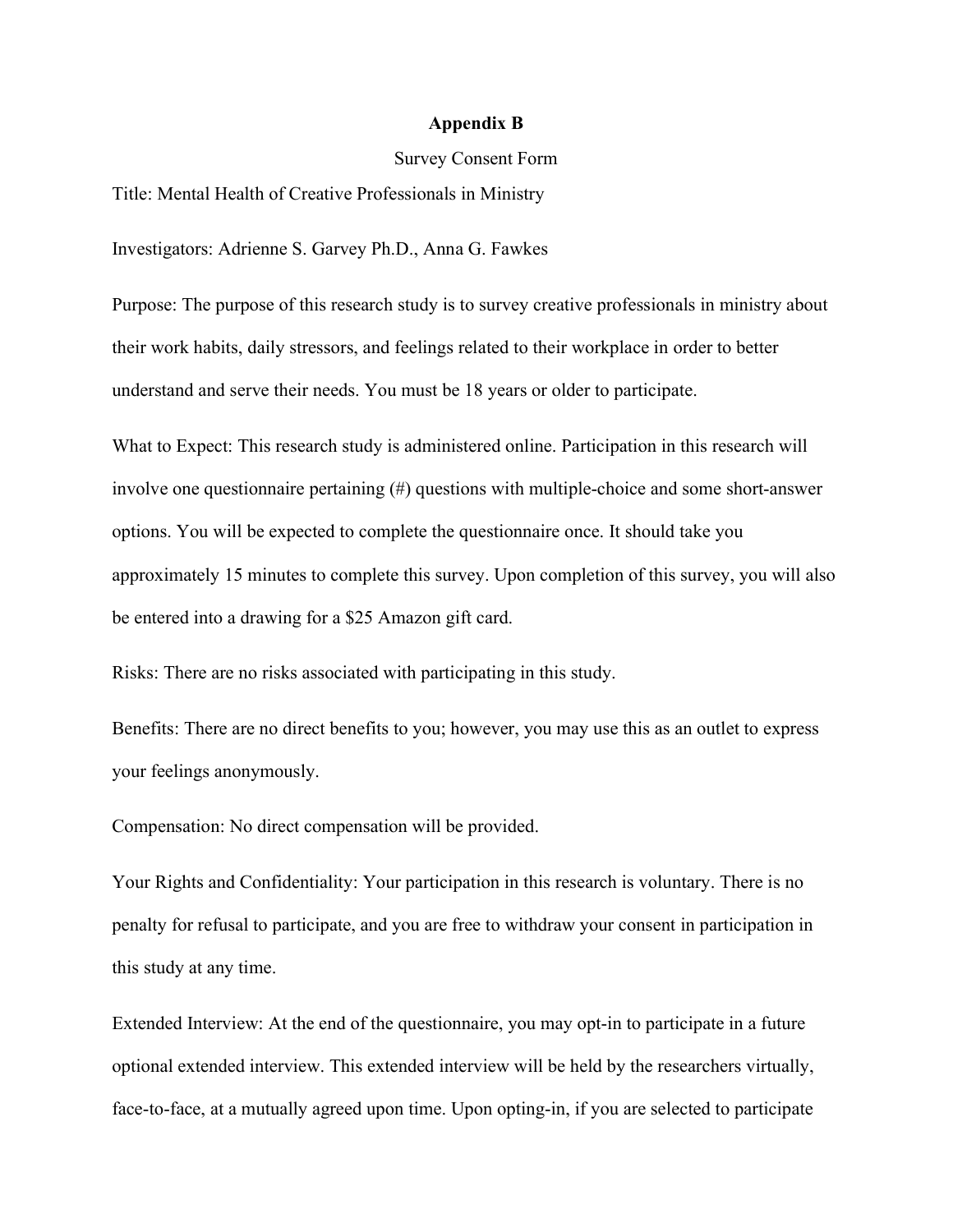you will be contacted via the email address you have provided with details about the next steps. Your participation in this extended interview is voluntary. There is no penalty for refusal to participate, and you are free to withdraw your consent in participation in this study at any time.

Confidentiality: Only the researchers will have access to the data to ensure confidentiality and no personal identifiers, such as a name or personal description, will be publicly released. The data, digital or hard-copy, will be locked away or password protected. Digital copies will be deleted and the hard-copy records will be shredded within 5 years from the time of this study.

Contacts: You may contact any of the researchers at the following email addresses should you desire to discuss your participation in this study and/or request information about the results of the study: Adrienne S. Garvey Ph.D. at asgarvey@seu.edu and Anna G. Fawkes at agfawkes@seu.edu. If you have questions about your rights as a research volunteer, you may contact the IRB office at  $irb@$ seu.edu.

If you choose to participate: Please click NEXT if you choose to participate. By clicking NEXT, you are indicating that you freely and voluntarily agree to participate in this study and you also acknowledge that you are at least 18 years of age.

It is recommended that you print a copy of this consent page for your records before you begin the study.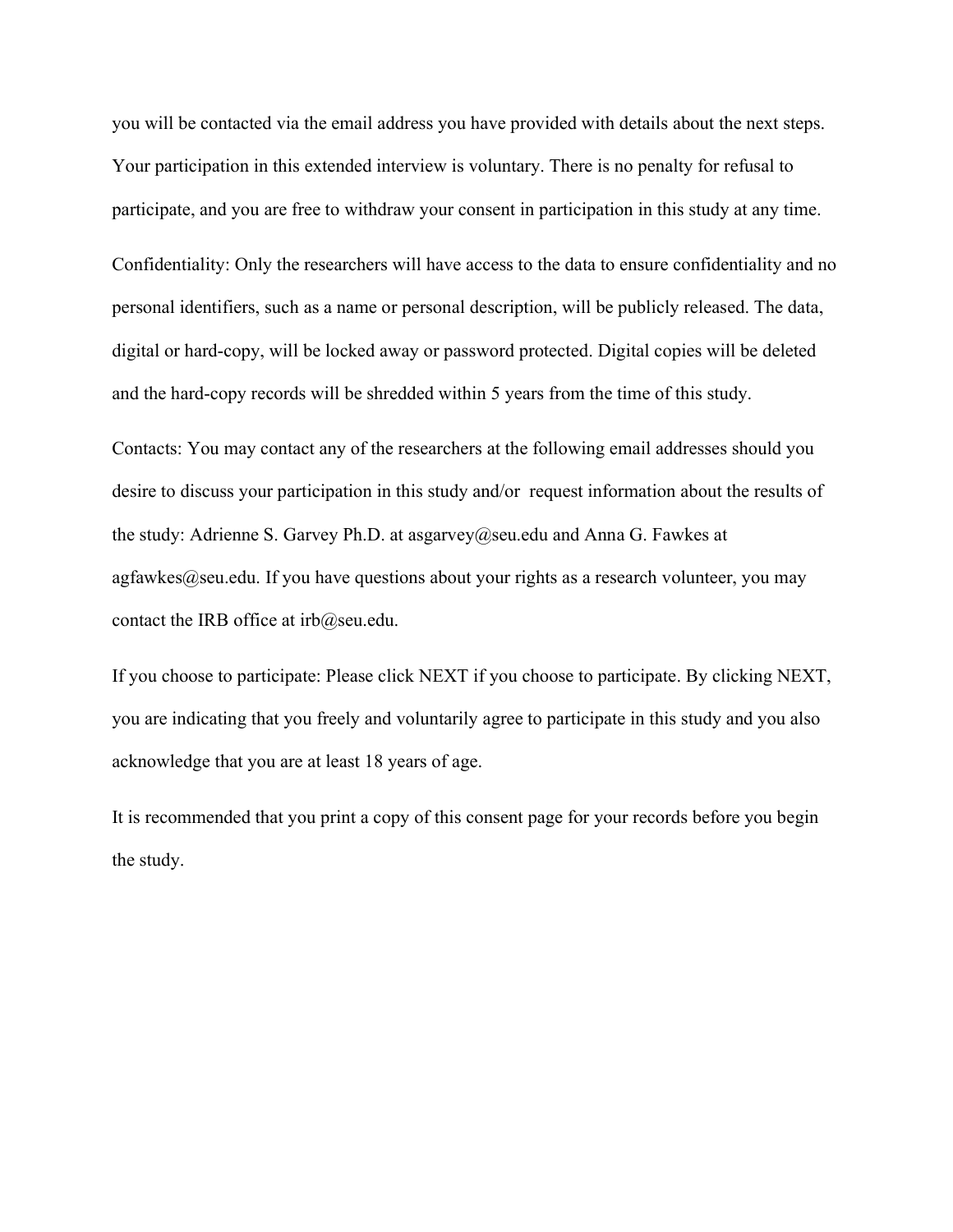# Appendix C

Survey

DEMOGRAPHICS

Please select one of the following.

- 1. What is your gender?
	- 1. Male
	- 2. Female
	- 3. I prefer not to say
- 2. What is your age?
	- 1. 18-29
	- 2. 30-39
	- 3. 40-49
	- 4. 50-59
	- 5. 60+
	- 6. I prefer not to say
- 3. Where is your current ministry located?
	- 1. Northeast US
	- 2. Midwest US
	- 3. South US
	- 4. West US
	- 5. Other (please specify)
- 4. What is your denomination?
	- 1. Baptist
	- 2. Methodist
	- 3. Pentecostal
	- 4. Lutheran
	- 5. Presbyterian
	- 6. Non-Denominational
	- 7. Other
- 5. What is the current weekly attendance at your church?
	- 1. Less than 50
	- 2. 50-150
	- 3. 151-350
	- 4. 351-500
	- 5. 501-800
	- 6. 801-2000
	- 7. 2000+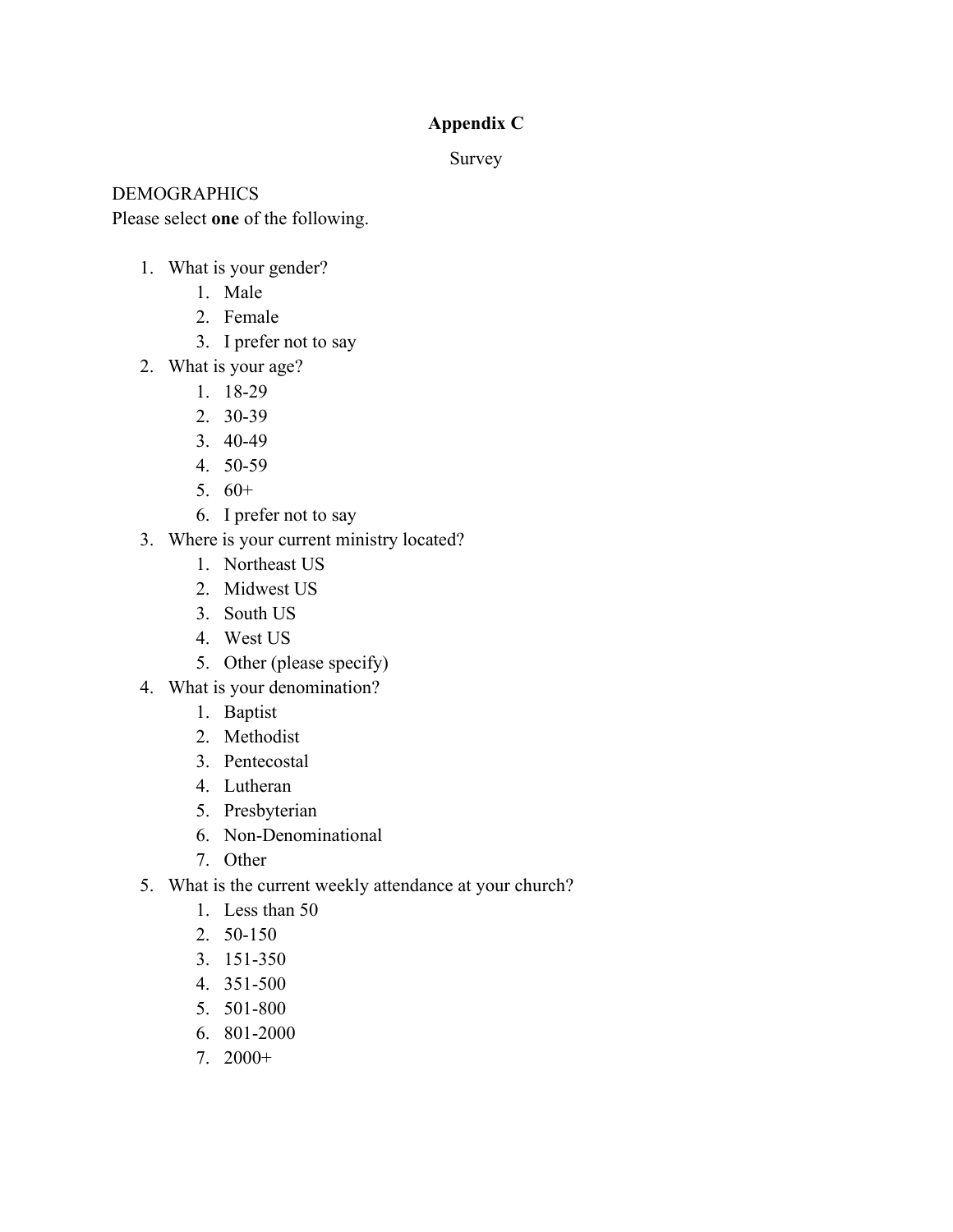# CHURCH DYNAMICS

Please select one of the following. Bolded items are to be reverse-coded.

- 1. What is your primary role within your workplace?
	- 1. Creative Director
	- 2. Communication (Graphic/Branding Design, Website, Social Media, etc.)
	- 3. Content Creation (Videography, Photography, Editing, etc.)
	- 4. Environmental Production (Audio, Lighting, Visuals, Broadcast, etc.)
	- 5. Worship Musician (Vocalist, Instrumentalist, etc.)
	- 6. Other (please specify)
- 2. How long have you been serving in this specific position?
	- 1. Less than 1 year
	- 2. 1-3 years
	- 3. 3-5 years
	- 4. 5-10 years
	- 5.  $10+$  years
- 3. What is your current level of satisfaction at your job?
	- 1. Very Satisfied
	- 2. Somewhat Satisfied
	- 3. Neither satisfied nor dissatisfied
	- 4. Somewhat Dissatisfied
	- 5. Very Dissatisfied
- 4. How often are you allowed the opportunity to be creative within your job?
	- 1. Always
	- 2. Very often
	- 3. Sometimes
	- 4. Rarely
	- 5. Never
- 5. Do you feel you are able to demonstrate your creativity well in your current job?
	- 1. Very Satisfied
	- 2. Somewhat Satisfied
	- 3. Neither satisfied nor dissatisfied
	- 4. Somewhat Dissatisfied
	- 5. Very Dissatisfied
- 6. How often do you feel like your creativity is stifled while at work?
	- 1. Always
	- 2. Very often
	- 3. Sometimes
	- 4. Rarely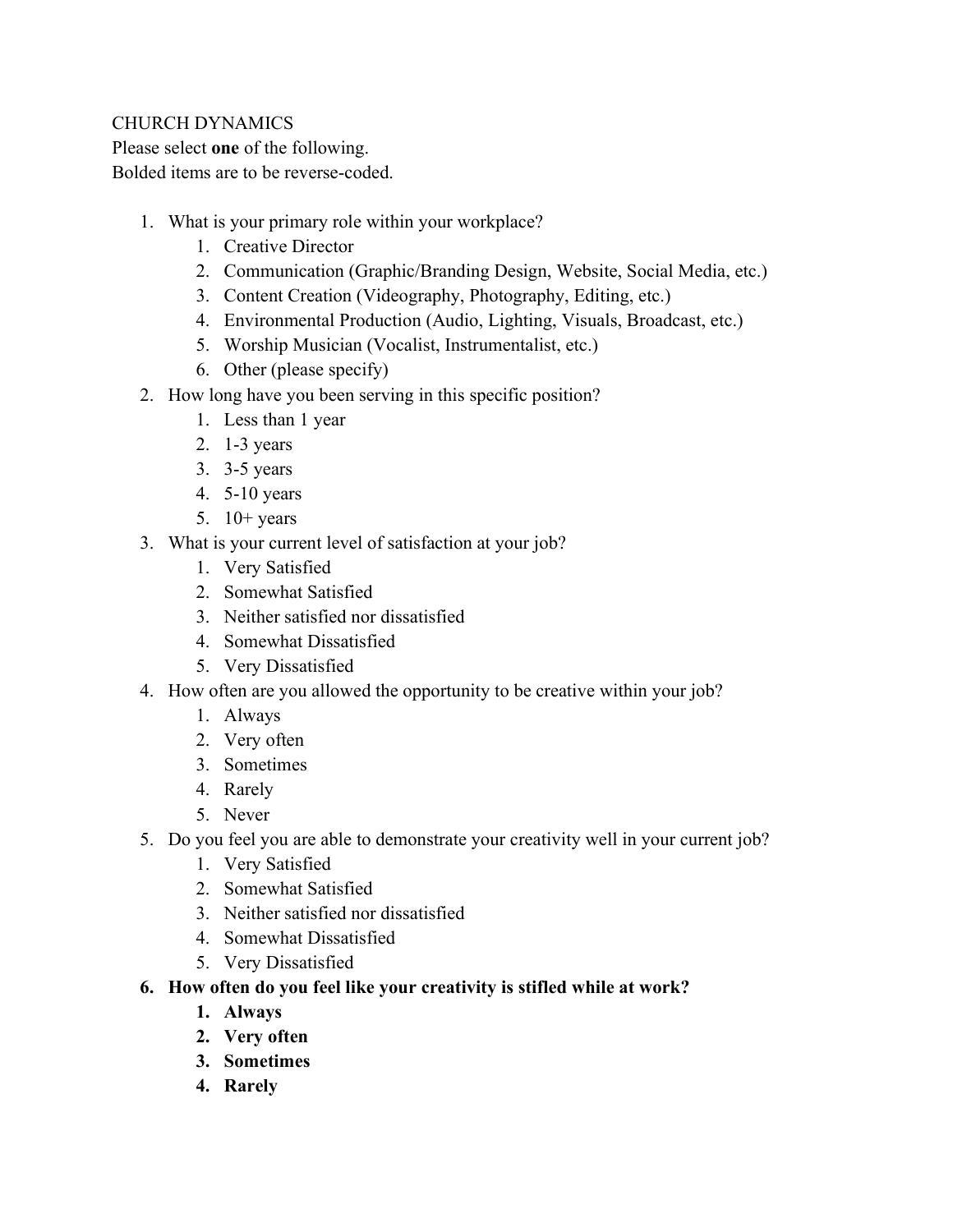# 5. Never

- 7. How often do you pursue creative passions outside of your job?
	- 1. Always
	- 2. Very often
	- 3. Sometimes
	- 4. Rarely
	- 5. Never

# 8. How would you rate your stress levels at your job?

- 1. Extremely stressed
- 2. Very stressed
- 3. Moderately stressed
- 4. Slightly stressed
- 5. Not at all stressed
- 9. Please check all work-related stressors that apply to you.
	- 1. Organisation culture
	- 2. Bad management practices
	- 3. Job content and demands
	- 4. Physical work environment
	- 5. Relationships at work
	- 6. Change management
	- 7. Lack of support
	- 8. Role conflict
	- 9. Trauma.
	- 10. Other (please specify)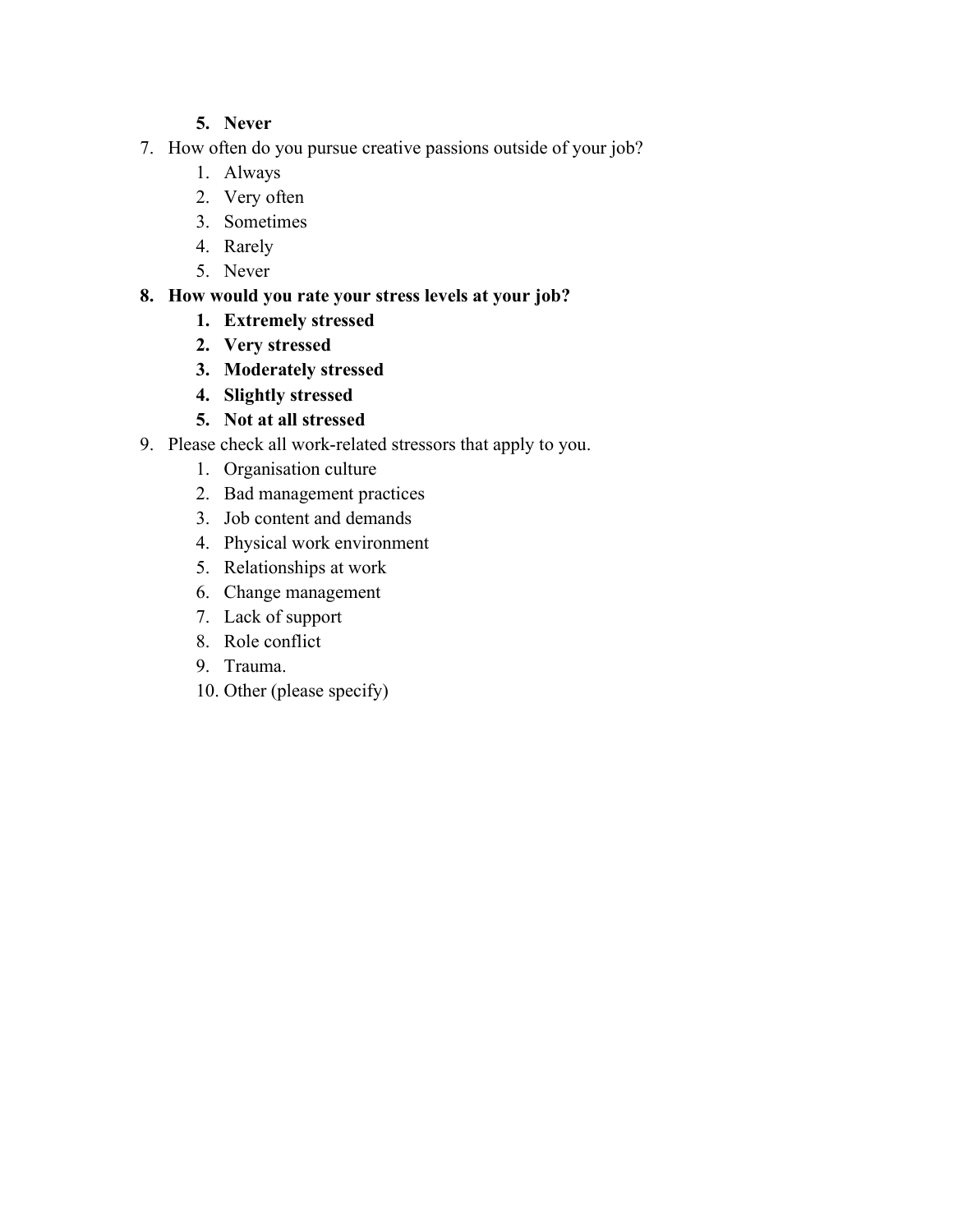### SINCE BEGINNING THE JOB

Please mark a number from 1 to 5 based on each of the following experiences

- 1 Never experienced, 3 Somewhat experienced, 5 Consistently experienced
- 10. Difficulty in concentrating on creative projects? 1 2 3 4 5
- 10. Loss of joy in creative activities outside of work? 1 2 3 4 5
- 10. Loss of joy in activities you used to enjoy? 1 2 3 4 5
- 10. Feeling emotionally drained from your work? 1 2 3 4 5
- 10. Feeling "used up" at the end of the work day? 1 2 3 4 5
- 10. Feeling burned out from your work? 1 2 3 4 5
- 10. Feelings of worthlessness, or resentment associated with your work? 1 2 3 4 5
- 10. Negative feelings towards coworkers? 1 2 3 4 5
- 10. Negative feelings of comparison with others? 1 2 3 4 5
- 10. Loss of interest in collaborating creatively with others? 1 2 3 4 5
- 10. Feelings of success in separating your work from your personal life? 1 2 3 4 5
- 10. Feeling like your church genuinely cares for you? 1 2 3 4 5
- 10. Feelings of spiritual fulfillment at your workplace? 1 2 3 4 5
- 10. Feelings of spiritual fulfillment outside your workplace? 1 2 3 4 5
- 10. Feelings of community within the workplace? 1 2 3 4 5
- 10. Feelings of community outside the workplace? 1 2 3 4 5
- 10. Spiritual burnout as a result of working in ministry? 1 2 3 4 5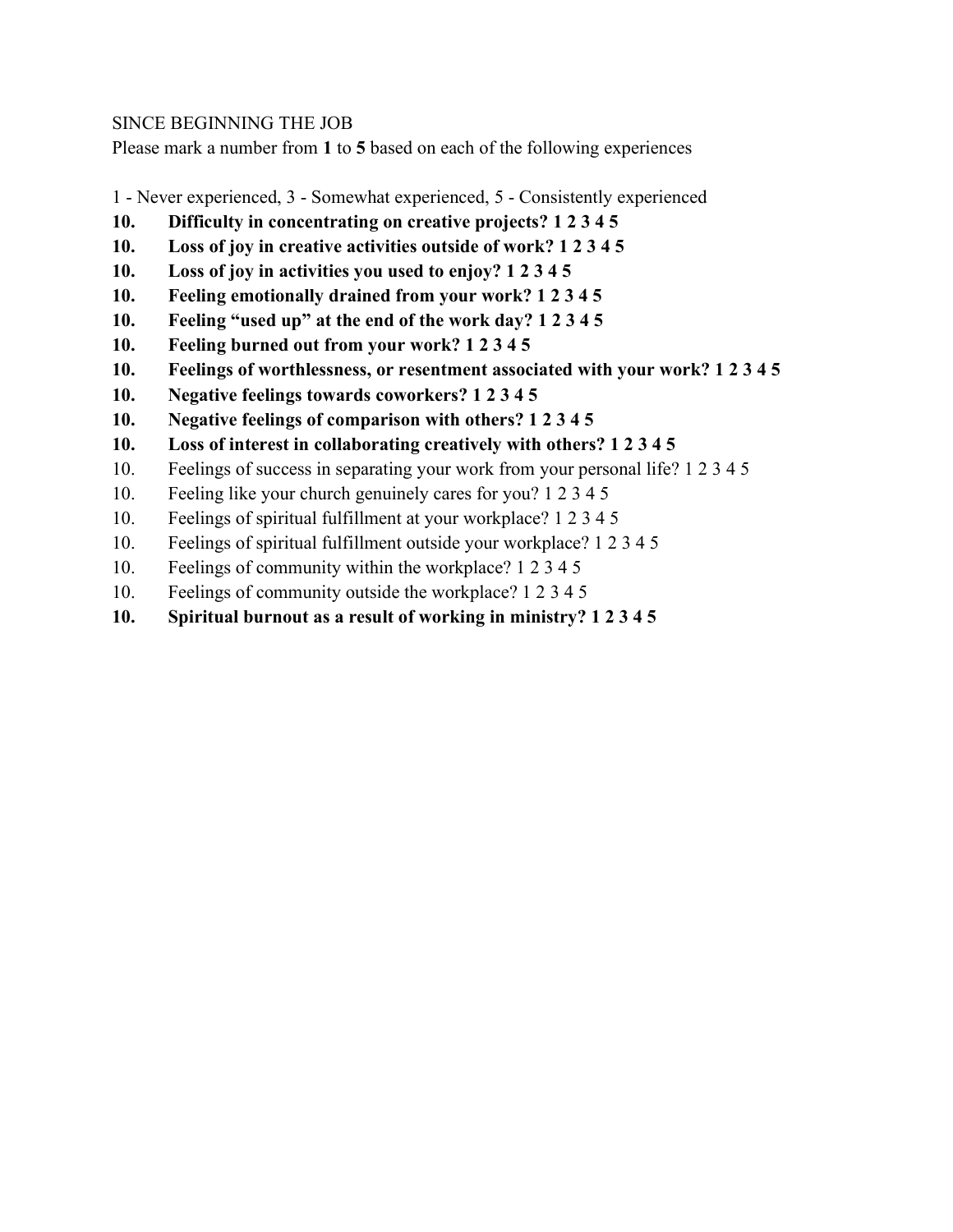# WORK ENVIRONMENT SCALE

Please answer the following as TRUE or FALSE

Items marked with an asterisk are to be reverse-coded.

### Involvement

- 1. The work is really challenging
- \*2. There's not much group spirit \_\_\_\_\_
- \*3. A lot of people seem to be just putting in time. \_\_\_\_\_
- 4. People seem to take pride in the organization.
- 5. People put quite a lot of effort into what they do.
- \*6. Few people ever volunteer. \_\_\_\_\_
- 7. It is quite a lively place.
- \*8. It's hard to get people to do any extra work. \_\_\_\_\_
- 9. The work is usually very interesting.

### Peer Cohesion

- 1. People go out of their way to help a new employee feel comfortable. \_\_\_\_\_
- \*2. The atmosphere is somewhat impersonal. \_\_\_\_\_
- 3. People take a personal interest in each other.
- \*4. Employees rarely do things together after work. \_\_\_\_\_
- 5. People are generally frank about how they feel.
- 6. Employees often eat lunch together.
- \*7. Employees who differ greatly from others in the organization don't get on well. \_\_\_\_\_
- 8. Employees often talk to each other about their personal problems.
- \*9. Often people make trouble by talking behind others' backs.

### Supervisor Support

- \*1. Supervisors tend to talk down to employees. \_\_\_\_\_
- 2. Supervisors usually compliment an employee who does something well.
- \*3. Supervisors tend to discourage criticisms from employees. \_\_\_\_\_
- 4. Supervisors usually give full credit to ideas contributed by employees.
- \*5. Supervisors often criticize employees over minor things. \_\_\_\_\_
- 6. Employees generally feel free to ask for a raise.
- \*7. Supervisors expect far too much from employees. \_\_\_\_\_
- 8. Employees discuss their personal problems with supervisors.
- 9. Supervisors really stand up for their people.